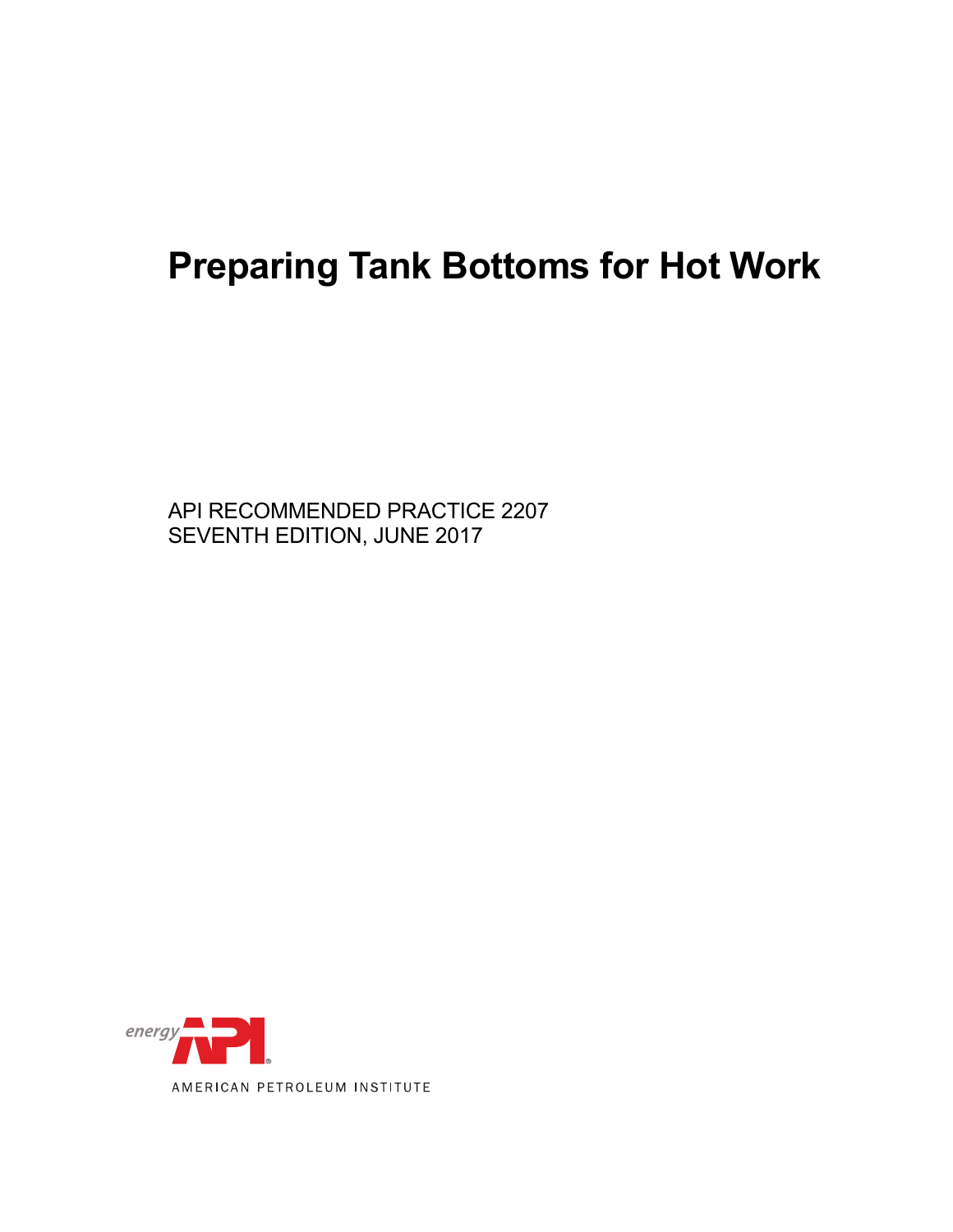# **Special Notes**

API publications necessarily address problems of a general nature. With respect to particular circumstances, local, state, and federal laws and regulations should be reviewed.

Neither API nor any of API's employees, subcontractors, consultants, committees, or other assignees make any warranty or representation, either express or implied, with respect to the accuracy, completeness, or usefulness of the information contained herein, or assume any liability or responsibility for any use, or the results of such use, of any information or process disclosed in this publication. Neither API nor any of API's employees, subcontractors, consultants, or other assignees represent that use of this publication would not infringe upon privately owned rights.

API publications may be used by anyone desiring to do so. Every effort has been made by the Institute to assure the accuracy and reliability of the data contained in them; however, the Institute makes no representation, warranty, or guarantee in connection with this publication and hereby expressly disclaims any liability or responsibility for loss or damage resulting from its use or for the violation of any authorities having jurisdiction with which this publication may conflict.

API publications are published to facilitate the broad availability of proven, sound engineering and operating practices. These publications are not intended to obviate the need for applying sound engineering judgment regarding when and where these publications should be utilized. The formulation and publication of API publications is not intended in any way to inhibit anyone from using any other practices.

Any manufacturer marking equipment or materials in conformance with the marking requirements of an API standard is solely responsible for complying with all the applicable requirements of that standard. API does not represent, warrant, or guarantee that such products do in fact conform to the applicable API standard.

All rights reserved. No part of this work may be reproduced, translated, stored in a retrieval system, or transmitted by any means, electronic, mechanical, photocopying, recording, or otherwise, without prior written permission from the publisher. Contact the Publisher, API Publishing Services, 1220 L Street, NW, Washington, DC 20005.

*Copyright © 2017 American Petroleum Institute*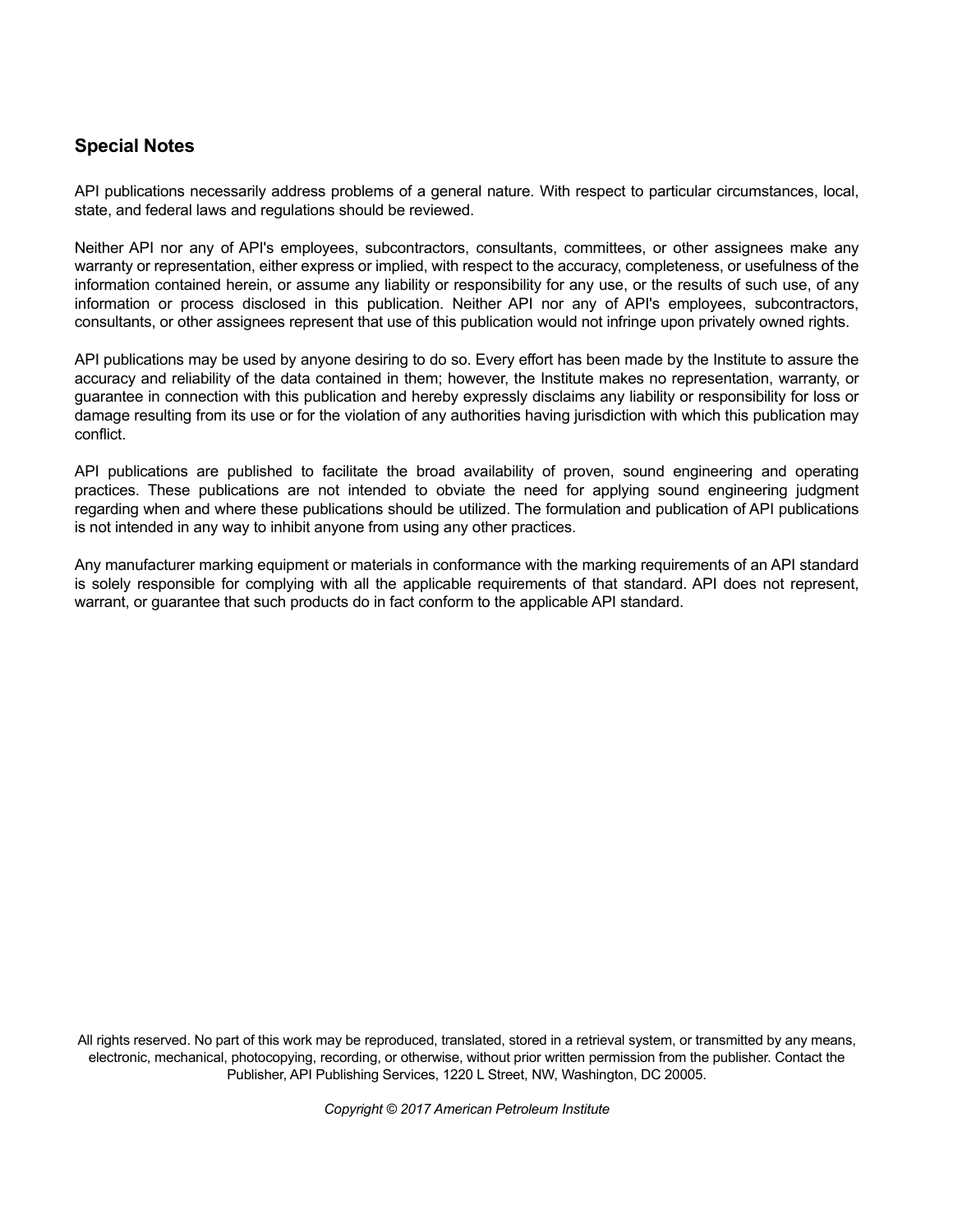# **Foreword**

Nothing contained in any API publication is to be construed as granting any right, by implication or otherwise, for the manufacture, sale, or use of any method, apparatus, or product covered by letters patent. Neither should anything contained in the publication be construed as insuring anyone against liability for infringement of letters patent.

This document was produced under API standardization procedures that ensure appropriate notification and participation in the developmental process and is designated as an API standard. Questions concerning the interpretation of the content of this publication or comments and questions concerning the procedures under which this publication was developed should be directed in writing to the Director of Standards, American Petroleum Institute, 1220 L Street, NW, Washington, DC 20005. Requests for permission to reproduce or translate all or any part of the material published herein should also be addressed to the director.

Generally, API standards are reviewed and revised, reaffirmed, or withdrawn at least every five years. A one-time extension of up to two years may be added to this review cycle. Status of the publication can be ascertained from the API Standards Department, telephone (202) 682-8000. A catalog of API publications and materials is published annually by API, 1220 L Street, NW, Washington, DC 20005.

Suggested revisions are invited and should be submitted to the Standards Department, API, 1220 L Street, NW, Washington, DC 20005, standards@api.org.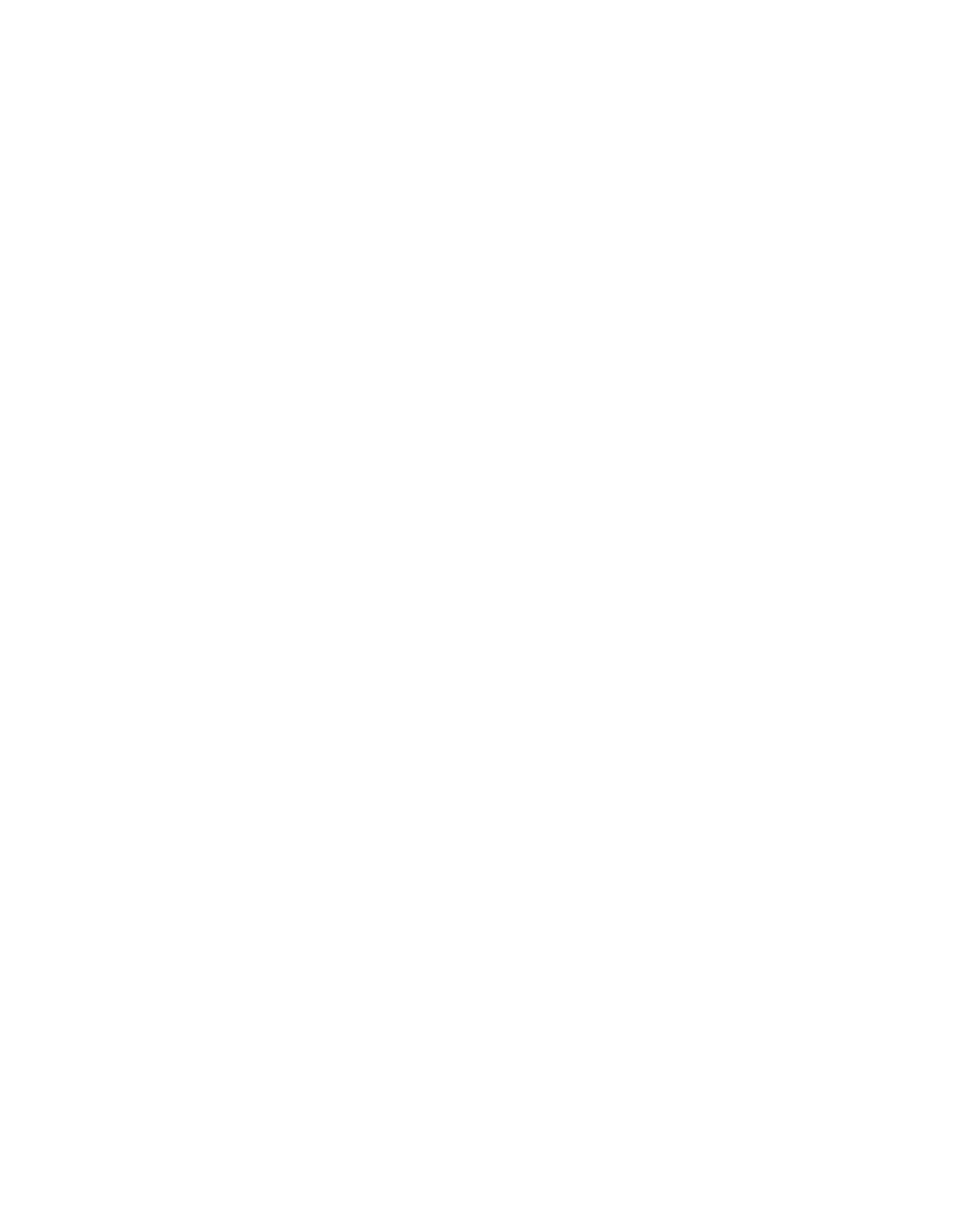# **Contents**

| 1              |  |
|----------------|--|
| $\mathbf{2}$   |  |
| 3              |  |
| 3.1<br>3.2     |  |
| 4              |  |
| 4.1            |  |
| 4.2            |  |
| 5              |  |
| 5.1<br>5.2     |  |
| 6              |  |
| 6.1            |  |
| 6.2<br>6.3     |  |
| 6.4            |  |
| 6.5            |  |
| 6.6            |  |
| $\overline{7}$ |  |
|                |  |

Page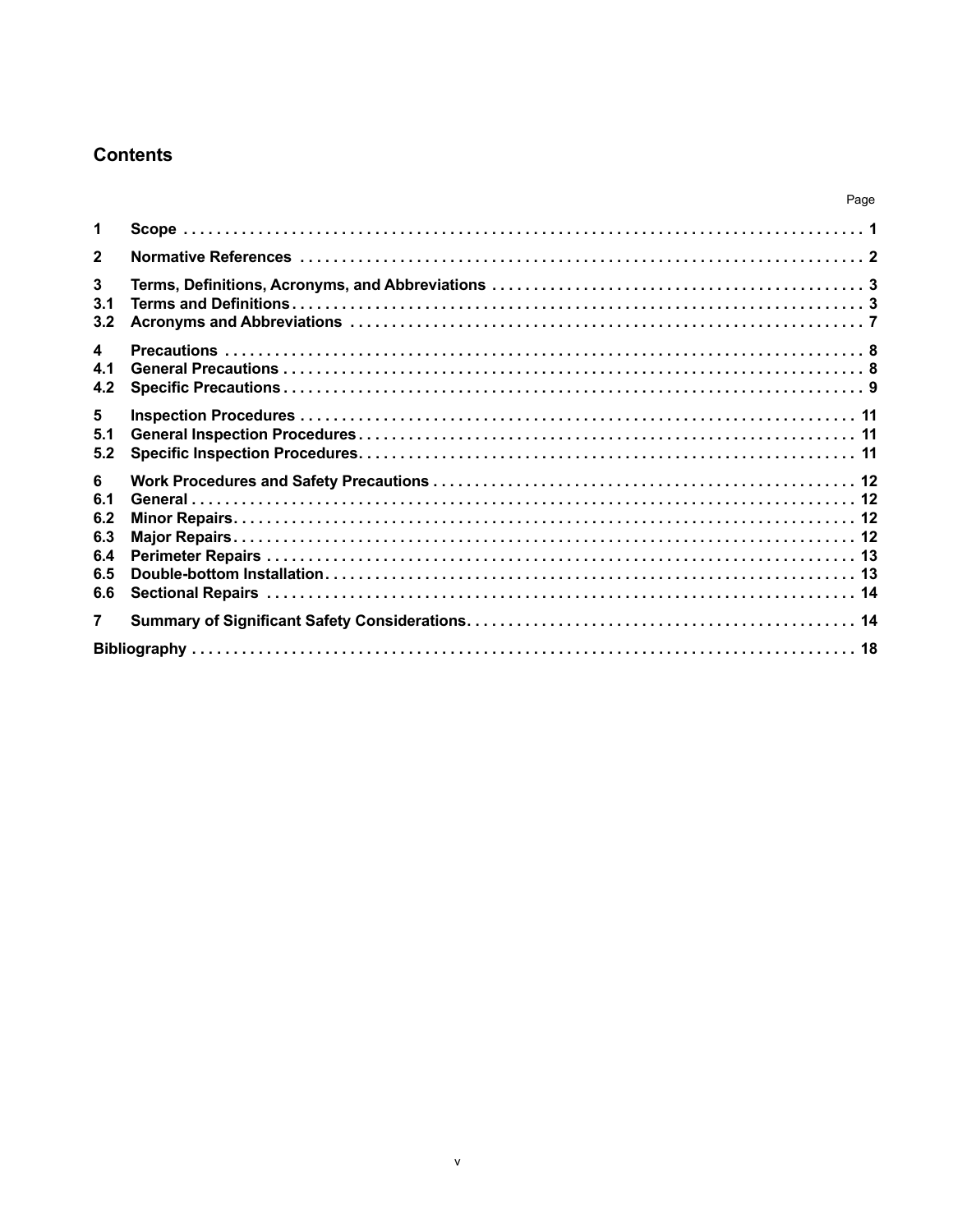# **Introduction**

The 7th edition of API Recommended Practice 2207, *Preparing Tank Bottoms for Hot Work*, is significantly updated from prior editions. A new Section 7, "Summary of Significant Safety Considerations," provides a quick review and can be used to guide users to content in the body of this recommended practice.

Two API Individual Certification Programs (ICPs) are referenced in this recommended practice. The API 653 Aboveground Storage Tanks Inspector Certification Program evaluates individual personnel qualifications to inspect and determine conformance with API Standard 653, *Tank Inspection, Repair, Alteration, and Reconstruction*. Because tank entry is often an integral part of the process, the API Tank Entry Supervisor Individual Certification Program provides a tool for certifying supervisors who will evaluate hazards to minimize any risks associated with tank entry.

API 2207 primarily discusses work practices that have been used safely and is not a regulatory compliance document. However, it does update the listing of potentially relevant regulations. Federal, state, and local regulations or laws may contain additional requirements that must be taken into account when a tank repair program is developed for a specific facility. Since the essential elements of this publication are based on current industry safe operating practices and existing consensus standards, these listings have also been updated and expanded.

References made to "OSHA" refer to U.S. Federal regulations. Comparable or more restrictive requirements may exist in other jurisdictions (states or countries), and the appropriate requirements should be used. Where no regulations or other legal requirements exist, the OSHA standards provide a useful reference and are readily available for download from the Internet at www.osha.gov.

This recommended practice provides information to assist safe performance of hot work on the bottoms of storage tanks that have been in service to store flammable products. This work activity has specific precautions and work practices. The understanding of potential hazards, relevant precautions, and techniques, and application of this knowledge, can help improve safety performance and reduce the probability of incidents.

Tanks that previously have contained flammable or combustible liquids, regardless of their age and type of construction, must be considered unsafe for hot work until inspected and approved by a qualified person. These inspections include visual examination and atmospheric testing to evaluate physical and atmospheric hazards (flammability, oxygen deficiency, and potentially toxic contaminants). Emphasis is on special techniques required in the performance of hot work to prevent the ignition of flammable gases or vapors that may be trapped under the tank bottom.

Each repair of tank bottoms must receive careful consideration and individual evaluation. The safety procedures described in this recommended practice provide various methods that have been used successfully for preparing tank bottoms for hot work. These procedures will apply to most situations; however, each job must be independently evaluated to ensure safe work.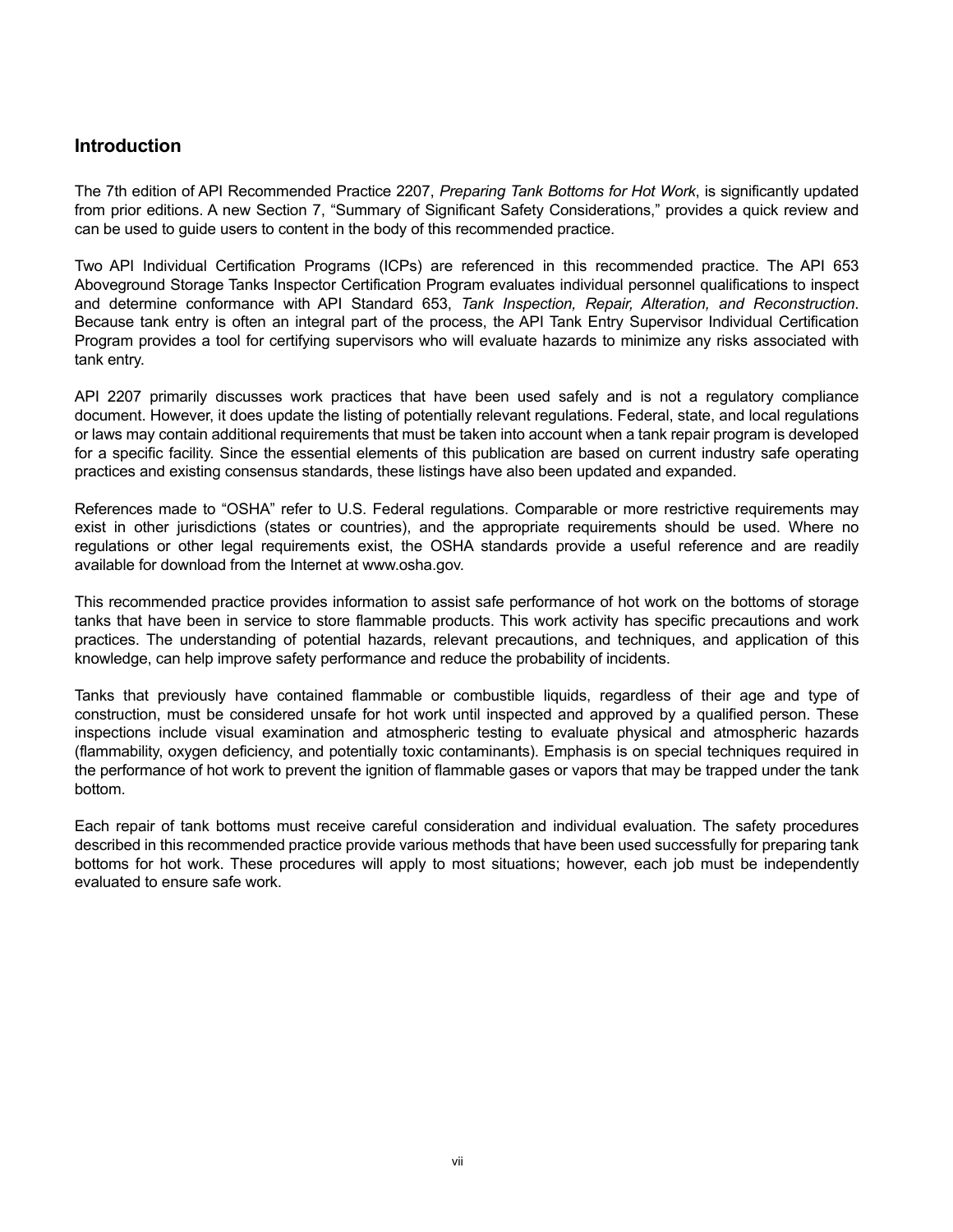# Preparing Tank Bottoms for Hot Work

# **1 Scope**

**1.1** This recommended practice addresses only the safety aspects of hot work performed on petroleum storage tank bottoms. It discusses safety precautions for preventing fires, explosions, and associated injuries. The term "hot work," as used in this publication, is defined as an operation that can produce a spark or flame hot enough to ignite flammable vapors. API 2009 provides more in-depth information on safe hot work practices, and its requirements are not duplicated here.

**1.2** This recommended practice does not contain all safety precautions and procedures that may be required prior to, during, or after a specific hot work activity. All hot work should be performed in compliance with applicable federal, state, and local regulatory requirements and recognized industry practices. Work practices of concern for working on tank bottoms include, but are not limited to, confined space entry, lockout/tagout, atmospheric testing, ventilation, and requirements for use of personal protective equipment (PPE). API 2015 provides guidance for tank entry consistent with OSHA regulations noted in Section 2, Normative References. This recommended practice does not repeat the detailed information provided in the referenced documents. Some of the relevant OSHA regulations from 29 *CFR* Part 1910 and 29 *CFR* Part 1926 are included in the references. It is the responsibility of each organization to review and comply with applicable regulatory requirements.

- **1.3** This recommended practice does not cover:
- guidance for compliance with safety or environmental regulations or codes;
- engineering specifications for tank construction or rebuilding (see API tank standards);
- specific guidance for repair of shop-fabricated tanks, which is addressed by STI/SPFA SP031. These tanks include those built to UL 142, API 650 Appendix J, STI/SPFA aboveground tank standards, as well as others;
- specific guidance for tank entry (see API 2015);
- welding techniques, craft skills or qualification of welders (see referenced welding standards);
- normal "safe work" practices such as fall protection, PPE, slip/trip/fall, etc.;
- entry or work in inert environments (see API 2217A);
- entry into confined spaces for construction activities (see OSHA 29 *CFR* Part 1926, Subpart AA, and Part 1926.1200).

### **1.4 Concepts of Hazard and Risk**

**1.4.1** Hazards are properties of materials (or situations) with the inherent ability to cause harm. Flammability, toxicity, corrosivity, and stored chemical or mechanical energy all are hazards associated with various industrial materials or situations. Risk requires exposure. A fire or hot surface can cause thermal skin burns or a corrosive acid can cause chemical skin burns, but these can occur only if there is contact exposure to skin. In an empty tank, a floating roof represents a "stored mechanical energy" hazard that might fall on persons working underneath, and so must be properly secured to reduce the risk of contact before performing entry work.

**1.4.2** There is no risk when there is no potential for exposure.

**1.4.3** Determining the level of risk involves understanding hazards and estimating the probability of exposure and severity of consequences that could lead to harm. While the preceding examples relate hazards to the risk to people, the same principles are valid for evaluating property risk. For instance, a flammable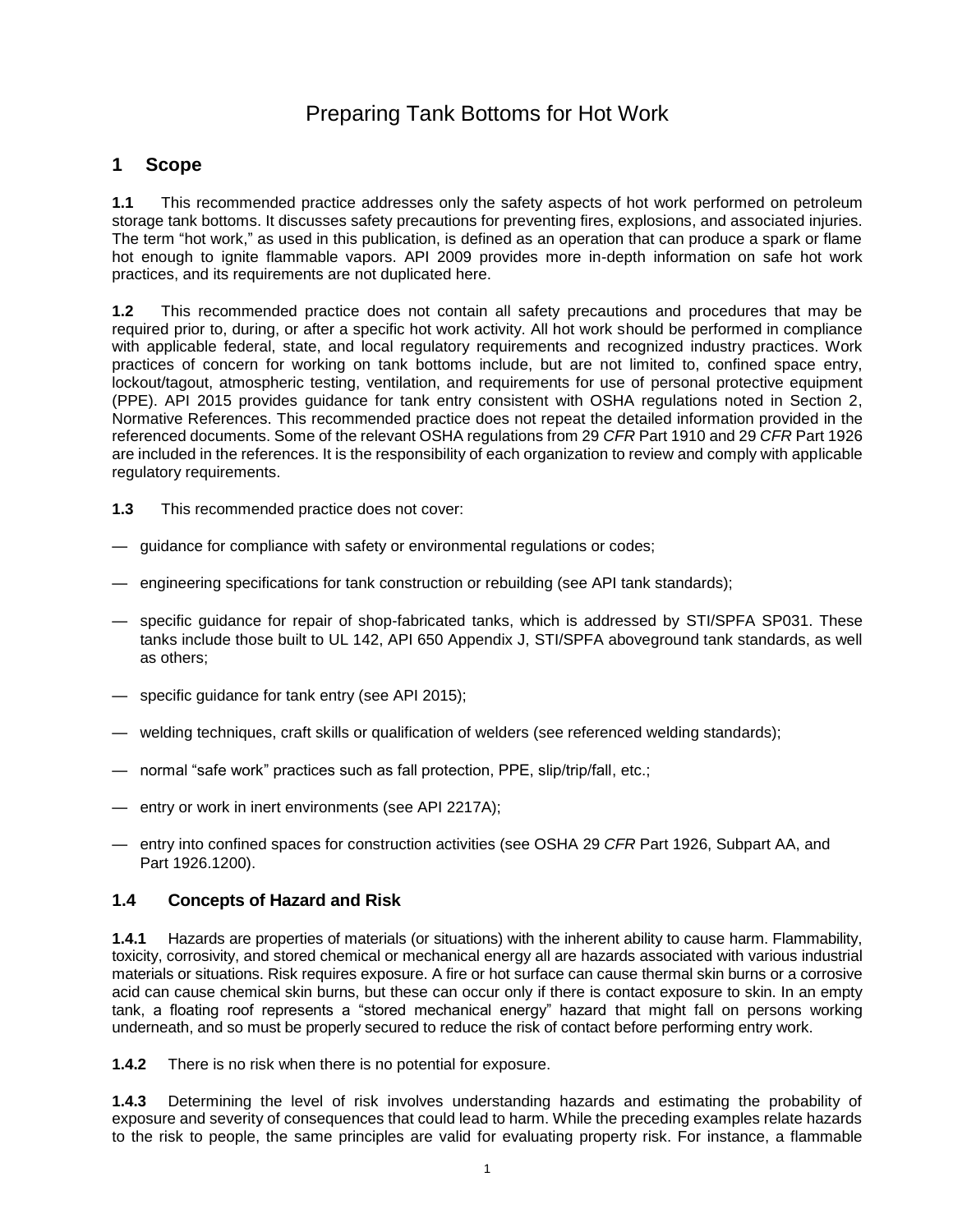mixture of hydrocarbon vapors in air can ignite if exposed to a source of ignition, resulting in a fire that could damage property, as well as injure people.

# **1.5 Relationship to Regulations**

This recommended practice aims to share practices, which over time have been useful in injury prevention programs. The specifics of compliance with either safety or environmental laws or regulations are outside the scope of this recommended practice, but should be carefully reviewed by those authorizing and conducting work.

# **2 Normative References**

The following referenced documents are indispensable for the application of this document. For dated references, only the edition cited applies. For undated references, the latest edition of the referenced document (including any amendments) applies.

NOTE There is a Bibliography at the end of this recommended practice that lists additional relevant documents not specifically cited in the body of this document.

API Standard 653, *Tank Inspection, Repair, Alteration, and Reconstruction*

API Recommended Practice 2009, *Safe Welding, Cutting and Hot Work Practices in the Petroleum and Petrochemical Industries*

API Standard 2015, *Requirements for Safe Entry and Cleaning of Petroleum Storage Tanks* 

API Standard 2217A, *Guidelines for Safe Work in Inert Confined Spaces in the Petroleum and Petrochemical Industries* 

ACGIH <sup>1</sup> , *Threshold Limit Values (TLVs® ) and Biological Exposure Indices (BEIs® )*

ANSI/AWS Z49.1, *Safety in Welding, Cutting and Allied Processes* (available for free electronic download from the AWS website at www.aws.org  $\frac{2}{7}$ 

ASSE <sup>3</sup> , *Guidelines for Hot Work in Confined Spaces*; by Martin H. Finkel, 1999

AWS F3.1, *Guide for Welding Fume Control* 

AWS F3.2, *Ventilation Guide for Weld Fume*

NOTE Additional AWS reference resources are listed in the Bibliography.

NFPA 326<sup>4</sup>, Standard for the Safeguarding of Tanks and Containers for Entry, Cleaning, or Repair, 2005 **Edition** 

OSHA, 29 CFR<sup>5</sup> Part 1910, Occupational Safety and Health Standards

OSHA, 29 *CFR* Part 1910, *Subpart I—Personal Protective Equipment, 1910.132—General Requirements*

OSHA, 29 *CFR* Part 1910, *Subpart I—Personal Protective Equipment, 1910.134—Respiratory Protection*

l 1 American Conference of Governmental Industrial Hygienists, 1330 Kemper Meadow Drive, Cincinnati, Ohio 45240-1634, www.acgih.org.

<sup>2</sup> American Welding Society, 8669 NW 36<sup>th</sup> Street, #130, Miami, Florida 33166-6672, www.aws.org.

<sup>&</sup>lt;sup>3</sup> American Society of Safety Engineers, 520 N. Northwest Hwy, Park Ridge, Illinois 60068, www.asse.org.

<sup>4</sup> National Fire Protection Association, 1 Batterymarch Park, Quincy, Massachusetts 02169-7471, www.nfpa.org.

<sup>5</sup> The *Code of Federal Regulations* (*CFR*) is available from the U.S. Government Printing Office, Washington, DC 20402, www.gpo.gov.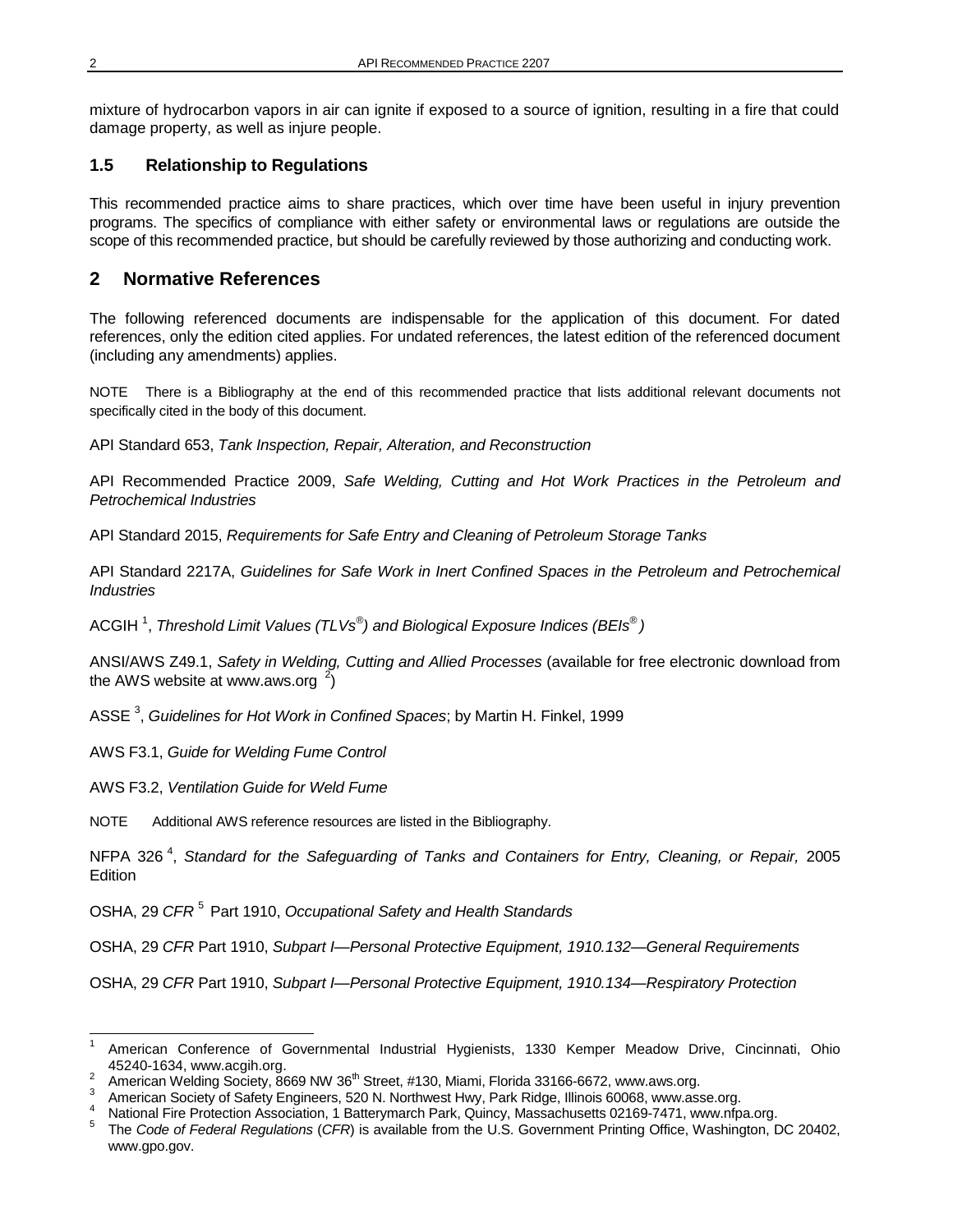OSHA, 29 *CFR* Part 1910, *Subpart J—General Environmental Controls, 1910.146—Permit-required Confined Spaces*

OSHA, 29 *CFR* Part 1910, *Subpart J—General Environmental Controls, 1910.147—The Control of Hazardous Energy (Lockout/Tagout)*

OSHA, 29 *CFR* Part 1910, *Subpart Z—Toxic and Hazardous Substances, 1910.1000—Air Contaminants*

OSHA, 29 *CFR* Part 1910, *Subpart Z—Toxic and Hazardous Substances, 1910.1200—Hazard Communication*

OSHA, 29 *CFR* Part 1926, *Subpart C—General Safety and Health Provisions, 1926.32—Definitions* [for OSHA Construction Standards]

OSHA, 29 *CFR* Part 1926, *Subpart AA—Confined Spaces in Construction, 1926.1200—[Reserved]*

STI SP031<sup>6</sup>, Standard for Repair of In-Service Shop Fabricated Aboveground Tanks for Storage of *Combustible and Flammable Liquids*, January 2006

# **3 Terms, Definitions, Acronyms, and Abbreviations**

### **3.1 Terms and Definitions**

For the purposes of this document, the following definitions apply.

### **3.1.1**

### **acute hazard**

Capable of causing effects occurring from exposure over a short time, usually within minutes or hours. An *acute exposure* can result in short-term or long-term health effects.

### **3.1.2**

### **chronic health hazard**

Capable of causing effects occurring from exposure over a long period of time (often at low-level concentrations).

### **3.1.3**

### **competent person**

A person identified by the employer as being capable of identifying existing and predictable hazards in the surroundings or working conditions that are unsanitary, hazardous, or dangerous to personnel, and who has authorization to take prompt corrective measures to eliminate them.

NOTE 1 See OSHA 29 *CFR* 1926.32.

NOTE 2 The concept of "competent person" is performance based and relative to the context of the work to be done (see also "qualified person"). OSHA 29 *CFR* 1926.1200 also has definitions of "competent person" and "qualified person."

### **3.1.4**

l

### **confined space**

Any tank or space that meets *all three* of the following requirements:

- is large enough and so configured that a person can bodily enter and perform assigned work;
- has limited or restricted means for entry or exit (e.g. tanks and vessels, storage bins, hoppers, vaults, and pits are spaces that may have limited means of entry or exit); and
- is not designed for or meant to be continuously occupied by personnel.

<sup>6</sup> STI/SFPA, 570 Oakwood Road, Lake Zurich, Illinois 60047, www.steeltank.com.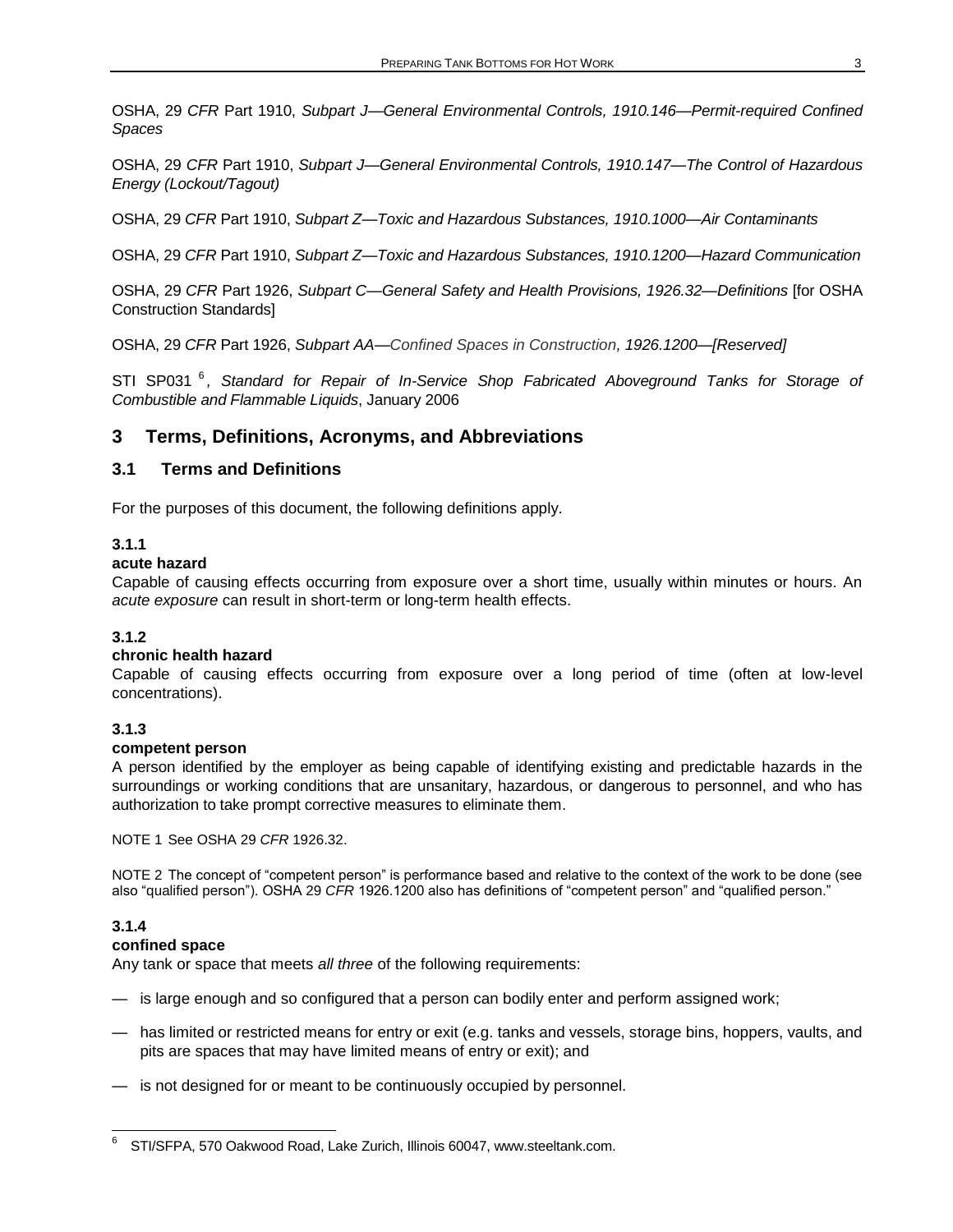NOTE OSHA 29 *CFR* 1926.1200 also has a definition of "confined space."

### **3.1.5**

### **double block and bleed**

The positive closure of a line or pipe by closing and locking or tagging two in-line valves and by opening and locking or tagging a drain or vent valve in the line or pipe between the two closed valves.

NOTE 1 OSHA 29 *CFR* 1926.1200 also has a definition of "double block and bleed."

NOTE 2 Employers may evaluate and designate a single valve that uses two sealing surfaces with a drain orifice between them as satisfying double block and bleed requirements.

# **3.1.6**

#### **fume**

Small diameter particulate matter formed by condensation of vaporized high molecular weight materials (such as metals) from the gaseous state. Although they are solids, fumes are small enough to behave like gases.

NOTE Welding can generate fumes.

### **3.1.7**

### **hazard**

An inherent chemical or physical property or situation with the potential to do harm (flammability, toxicity, corrosivity, stored chemical or mechanical energy).

NOTE OSHA 29 *CFR* 1926.1200 also has a definition of "hazard."

### **3.1.8**

#### **hazardous atmosphere**

An atmosphere that has the potential to expose entrants to the risk of death, incapacitation, impairment of ability to self-rescue (escape unaided from a confined space), injury, or acute illness from one or more of the following causes.

- a) Flammable gas, vapor, or mist in excess of 10 % lower explosive limit (LEL).
- b) Airborne combustible dust at a concentration that meets or exceeds 80 % of its LEL.

NOTE The LEL may be approximated as a condition in which the dust obscures vision at a distance of 5 ft (1.5 m) or less.

- c) Atmospheric oxygen concentration below 19.5 % or above 23.5 %.
- d) Atmospheric concentration of any substance for which a dose or permissible exposure limit (PEL) is published in applicable government regulations, safety data sheets, standards, or other publications or internal documents and that could result in employee exposure in excess of the substance's dose or PEL.
- e) Any other atmospheric condition immediately dangerous to life or health (IDLH).

NOTE OSHA 29 *CFR* 1926.1200 also has a definition of "hazardous atmosphere."

### **3.1.9**

#### **hot work**

An operation that can produce enough heat from flame, spark or other source of ignition and with sufficient energy to ignite flammable vapors, gases, or dust.

- NOTE 1 Hot work includes electric arc and gas welding, chipping, flaming, grinding, gas cutting, brazing, and soldering.
- NOTE 2 Special procedures and permits are required when hot work is to be performed in certain areas.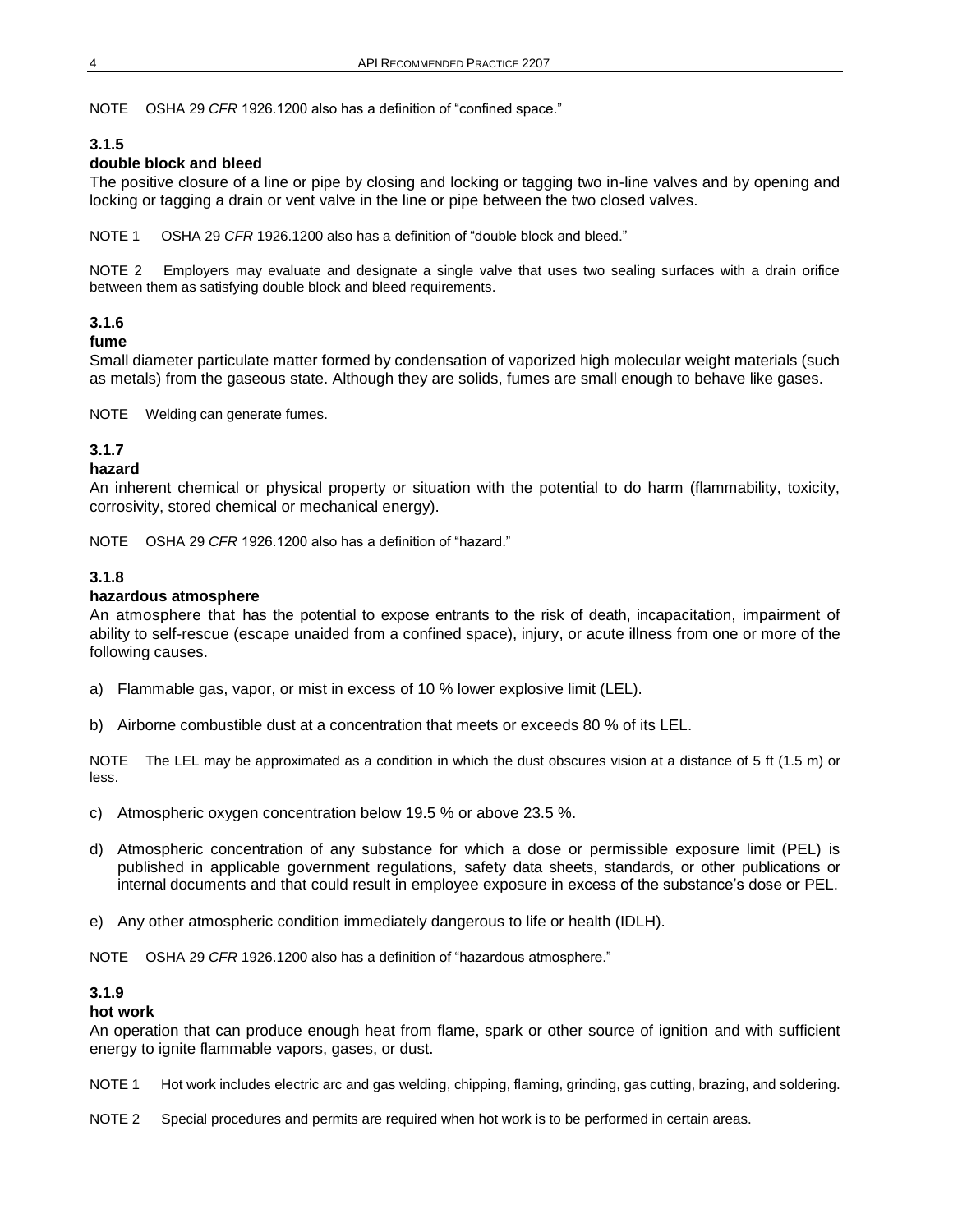NOTE 3 OSHA 29 *CFR* 1926.1200 also has a definition of "hot work."

NOTE 4 Some employers consider abrasive blasting a form of hot work.

# **3.1.10**

### **inerting**

The displacement of hydrocarbon gas or vapors and oxygen (air) to eliminate the possibility of a flammable atmosphere in a permit-required confined space (PRCS).

NOTE 1 Inerting is accomplished by using an inert gas that is noncombustible, noncontaminating, and nonreactive (e.g. nitrogen) or a gas containing an insufficient amount of oxygen to support combustion (e.g. flue gas), to such an extent that the resultant atmosphere is noncombustible or nonreactive.

NOTE 2 OSHA 29 *CFR* 1926.1200 also has a definition of "inerting."

### **3.1.11**

### **lockout/tagout**

The placement of a lockout or tagout device on an energy isolating device in accordance with an established procedure to ensure that the energy isolating device and the equipment being controlled are not operated until the lockout or tagout device is removed.

NOTE OSHA 29 *CFR* 1926.1200 also has a definition of "lockout."

# **3.1.12**

#### **lower explosive (flammable) limit LEL**

The minimum concentration (expressed as a volume percentage) of a vapor-in-air below which propagation of flame does not occur on contact with an ignition source; generally considered to be "too lean to burn."

NOTE OSHA 29 *CFR* 1926.1200 also has a definition of "lower explosive limit."

### **3.1.13**

### **nonconfined space**

A tank (space) that does not meet the requirements for a confined space and has been classified as a nonconfined space following the employer's confined space program requirements. A nonconfined space may also be a space that was previously classified as a PRCS or a non-PRCS and that no longer meets any one or more of the requirements to be classified as either a PRCS or a non-PRCS.

NOTE 1 OSHA 29 *CFR* 1926.1200 also has definitions of "confined space," "permit-required confined space," and "non-permit-required confined space."

NOTE 2 An example of a nonconfined space is a tank that has been cleaned, tested as gas and vapor free, and has a large opening (door sheet) cut into the side of the tank to provide unrestricted access and egress.

### **3.1.14**

#### **non-permit-required confined space non-PRCS**

A confined space (a space that meets *all three* of the confined space requirements) that has been checked, inspected, had its atmosphere monitored, and does not have (or does not have the potential to have) any of the hazard characteristics required to be classified as a PRCS.

NOTE OSHA 29 *CFR* 1926.1200 also has a definition of "non-permit-required confined space."

### **3.1.15**

### **oxygen deficiency**

Air in the work area that has an oxygen content less than that of the ambient air.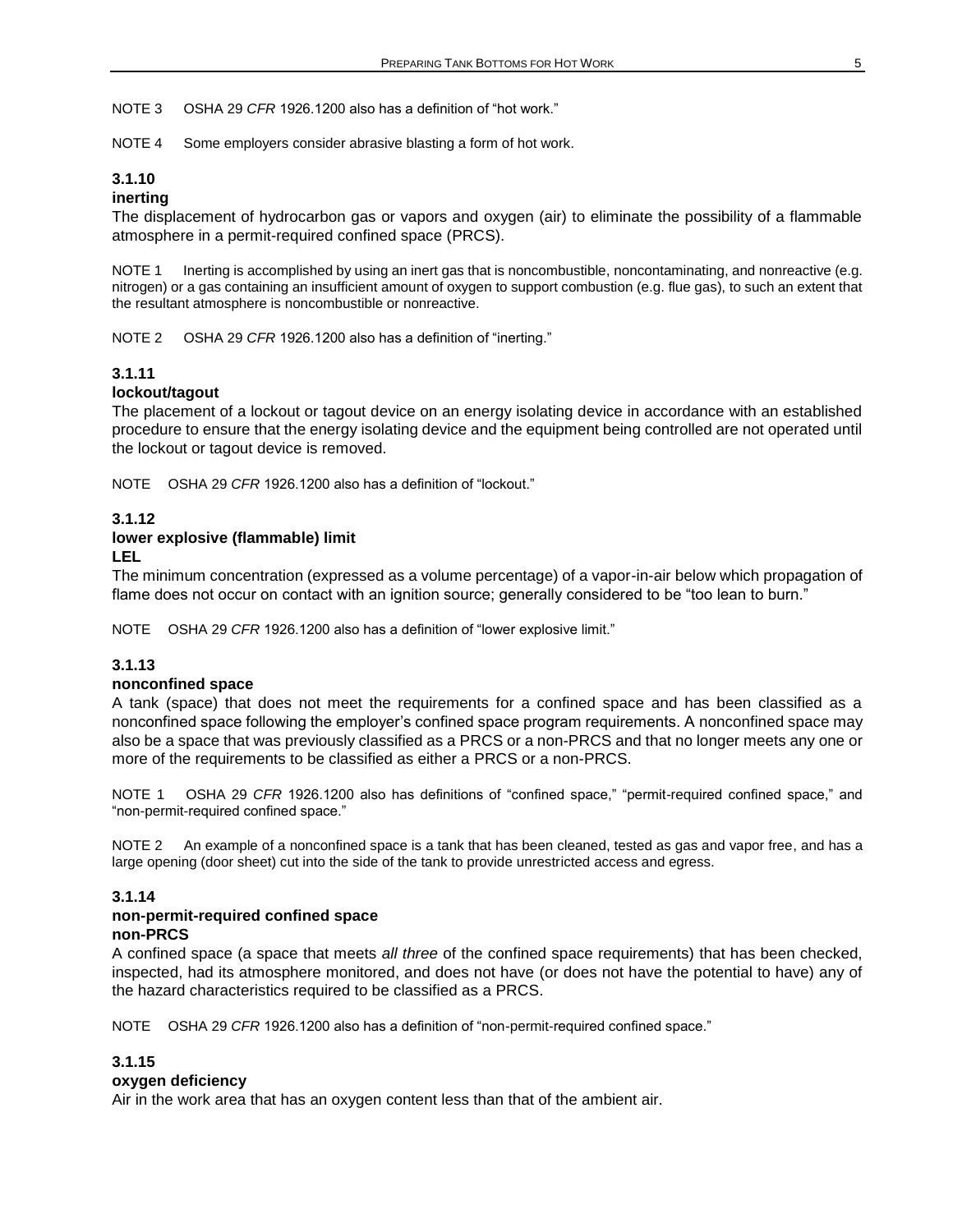NOTE 1 Generally, an atmosphere containing less than 19.5 % oxygen by volume would be considered oxygen deficient.

NOTE 2 OSHA 29 *CFR* 1926.1200 also has a definition of "oxygen-deficient atmosphere."

# **3.1.16**

# **permissible exposure limit**

### **PEL**

The designated limit of exposure to any airborne contaminant to which an employee may be subjected, expressed as an 8-hour time-weighted average, a ceiling value, a short-term exposure limit (STEL), or a skin exposure designation.

NOTE A STEL may be different from the PEL. The PEL is determined by the appropriate regulatory agencies (e.g. OSHA) and employer policies.

# **3.1.17**

### **permit**

A written document authorizing a work activity and defining the conditions under which the work shall be conducted; normally signed by both the recipient and an issuer with authority to allow the activity to take place.

NOTE Permits may be required at a facility for both hot and cold work.

# **3.1.18 permit-required confined space**

### **PRCS**

A confined space that has *all three* of the confined space requirements and also has *one or more* of the following five characteristics:

- contains or has the potential to contain a hazardous atmosphere;
- contains a material with the potential to engulf an entrant;
- has an internal configuration such that an entrant could become trapped or asphyxiated by inwardly converging walls or by floors that slope downward, tapering to smaller cross-sections;
- contains any other recognized serious safety or health hazard;
- has a floating roof not properly prepared and secured in accordance with API 2015.

NOTE OSHA 29 *CFR* 1926.1200 also has a definition of "permit-required confined space."

### **3.1.19**

# **personal protective equipment**

# **PPE**

Equipment (such as protective clothing, respiratory devices, or protective shields or barriers) worn or used by individuals to protect eyes, face, head and extremities from hazards of equipment, processes or environment capable of causing injury or functional impairment.

NOTE Hazard assessment and PPE selection are addressed in the United States by federal regulation in 29 *CFR* 1910.132.

### **3.1.20**

### **purging**

The process of eliminating the potential for a flammable atmosphere by displacing hydrocarbons from a potential hot work area to eliminate the fuel required for ignition.

NOTE Forced tank ventilation is one form of purging contaminated air from work areas.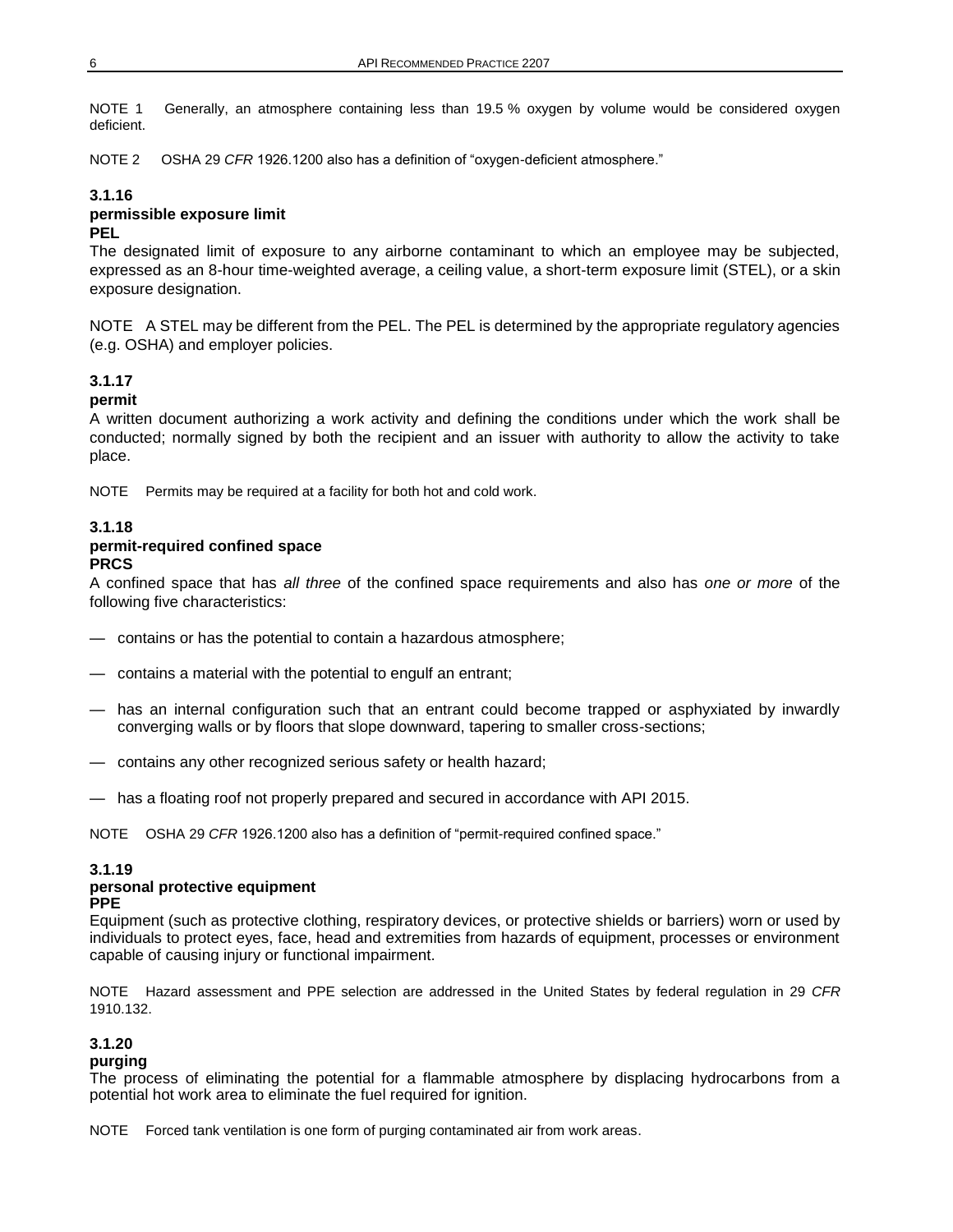# **3.1.21**

# **pyrophoric**

A material (e.g. iron sulfide or carbonaceous materials) that when exposed to air, can spontaneously oxidize and heat, providing a source of ignition if a flammable vapor/air mixture is present.

# **3.1.22**

### **qualified person**

A person designated by an employer as having the necessary training, education and competence to perform assigned tank work.

NOTE OSHA 29 *CFR* 1926.1200 also has a definition of a "qualified person."

# **3.1.23**

### **Tank Entry Supervisor**

### **TES**

The qualified person designated by the employer (owner/operator or contractor) to be responsible for determining acceptable entry conditions at PRCSs and non-PRCSs. Entry supervisors shall authorize entry, oversee entry operations, and terminate entry as required by the permit or conditions.

NOTE 1 The duties of entry supervisor may be passed from one entry supervisor to another entry supervisor during the course of an entry operation.

NOTE 2 An API-certified Tank Entry Supervisor (TES) is considered qualified to perform the duties of entry supervisor.

NOTE 3 OSHA 29 CFR 1926.1200 also has a definition of an "entry supervisor."

### **3.1.24 Threshold Limit Value**

# **TLV® <sup>7</sup>**

The maximum airborne concentration of hazardous substances to which, it is believed, nearly all workers may be repeatedly exposed day after day without adverse effects, as determined by the appropriate regulatory agencies and employer policies, including, but not limited to, exposure limits developed by the responsible committees of the American Conference of Governmental Industrial Hygienists.

### **3.1.25**

# **upper explosive (flammable) limit**

### **UEL**

The maximum concentration (expressed as a volume percentage) of a vapor-in-air above which propagation of flame does not occur upon contact with an ignition source; generally considered "too rich to burn."

### **3.1.26**

### **welder**

A person operating gas or electric welding equipment; the person physically doing the welding.

NOTE In some publications, this person is referred to as a *welding operator*.

### **3.2 Acronyms and Abbreviations**

For the purposes of this document, the following acronyms and abbreviations apply:

| <b>IDLH</b> | immediately dangerous to life or health |
|-------------|-----------------------------------------|
| LEL         | lower explosive (flammable) limit       |
| <b>SDS</b>  | safety data sheet                       |

l 7 TLV<sup>®</sup> is a registered trademark of the American Conference of Governmental Industrial Hygienists.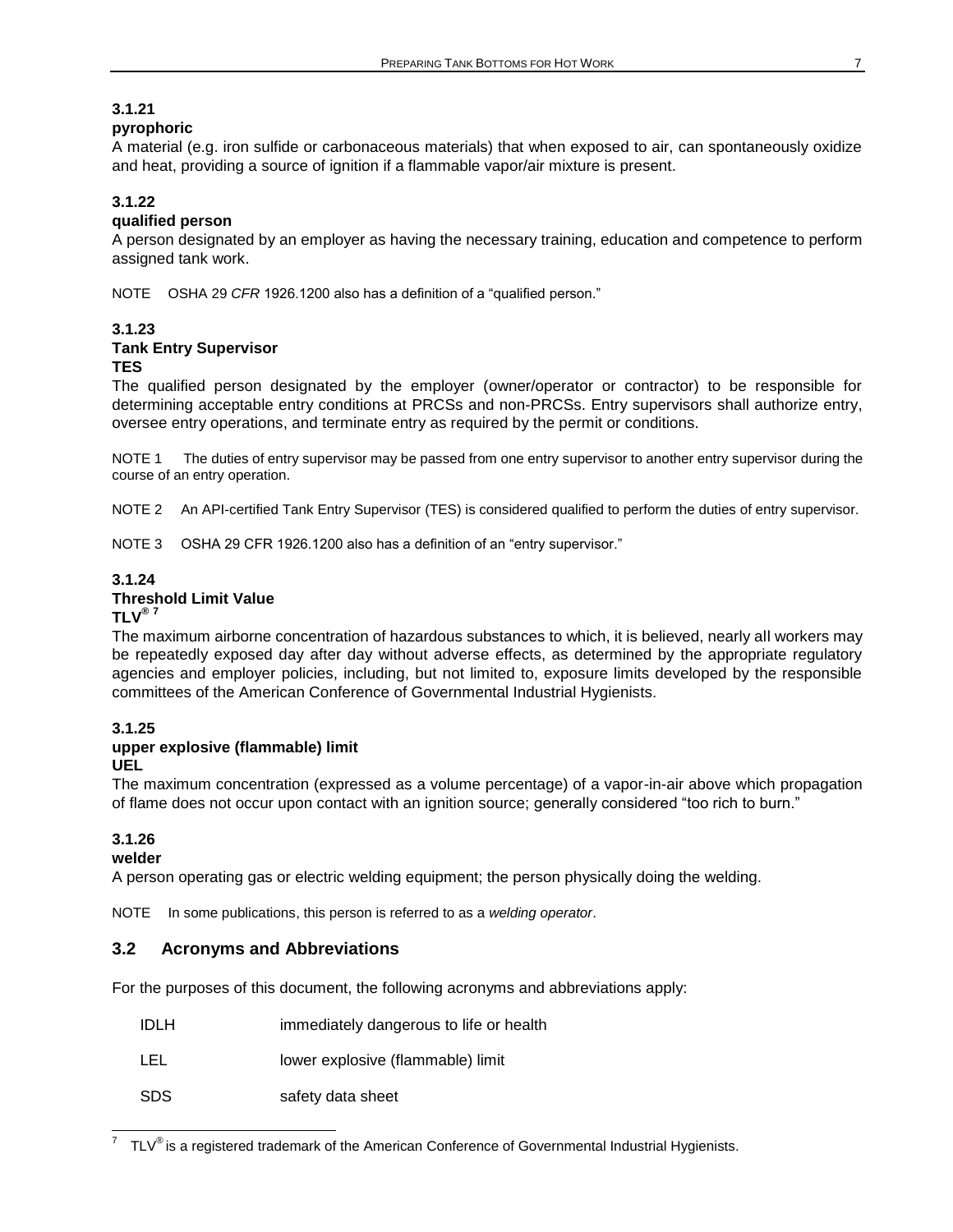| PFI         | permissible exposure limit        |
|-------------|-----------------------------------|
| PPE         | personal protective equipment     |
| <b>PRCS</b> | permit-required confined space    |
| STEL        | short-term exposure limit         |
| TES         | <b>Tank Entry Supervisor</b>      |
| <b>TLV</b>  | Threshold Limit Value             |
| UEL         | upper explosive (flammable) limit |

# **4 Precautions**

### **4.1 General Precautions**

**4.1.1** Preparing to safely perform hot work on tank bottoms inside tanks involves several considerations, including, but not limited to, the following.

- Hydrocarbons or other previously stored materials (which can ignite and burn or create a hazardous atmosphere) may be present under tank bottoms that need repair. This is more probable if there has been a breach in the bottom or bottom attachment to the tank wall.
- Work inside tanks typically involves confined space entry and possibly PRCS Entry. In the United States, PRCS is regulated by OSHA 29 *CFR* 1910.146 and OSHA 29 *CFR* 1926.1200 if the work involves construction activities. API 2015 and NFPA 326 provide additional guidance.
- Work inside tanks is generally classified in four different categories described in API 2015, with the definitions included in this recommended practice for reference: *confined space*, *PRCS*, *non-PRCS*, and *nonconfined space*.
- A confined space must be either a PRCS or a non-PRCS.
- Specifics of classifying tanks as above changes the work requirements based on changes in hazards and risks.
- General hot work procedures and safeguards are not the primary focus of this recommended practice.
- Welding precautions specific to the petroleum industry are included in detail in API 2009.
- Welding guidance specific to confined spaces can be found in ASSE's *Guidelines for Hot Work in Confined Spaces*.
- NOTE See the Bibliography for this publication.
- General welding guidance is included in ANSI/AWS Z49.1.

**4.1.2** Prior to commencing work, the tank must be isolated, cleaned, ventilated, tested for flammable vapors and oxygen deficiency, and evaluated for toxic materials that could be acute or chronic hazards. All tests should be performed in compliance with applicable national, state, and local regulatory requirements and recognized industry practices. These include, but are not limited to, procedures and requirements for confined space entry, lockout/tagout, and PPE (see API 2015 and OSHA regulations 29 *CFR* Part 1910 and Part 1926).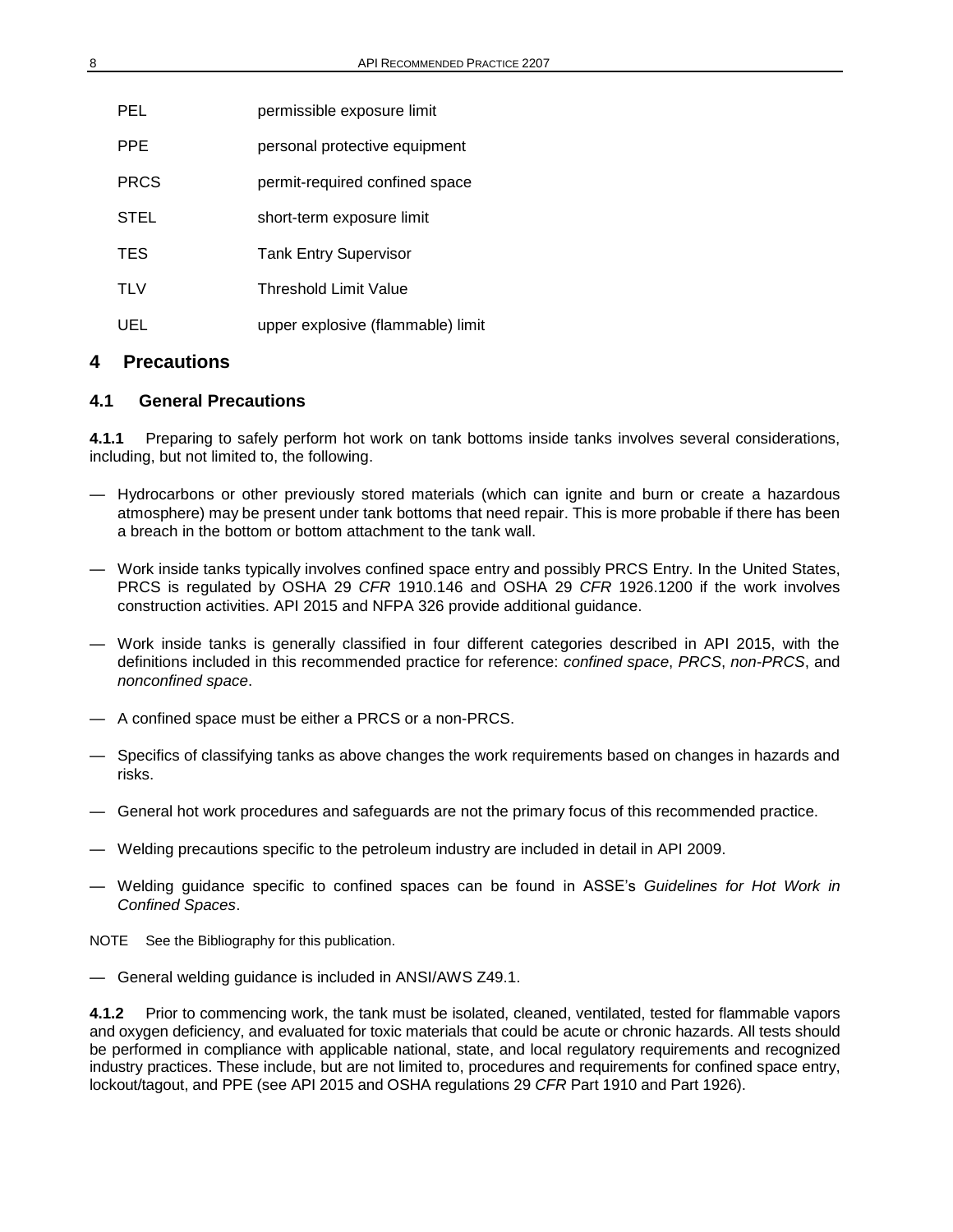**4.1.3** As defined by API 2015, any atmosphere with a flammability of 10 % of LEL or greater is hazardous. *Under no circumstances should personnel entry be authorized, relying on "too rich" conditions to prevent ignition [e.g. a hydrocarbon concentration above the upper explosive (flammable) limit].*

**4.1.4** Even the presence of a "safe" level of flammable materials (below 10 % LEL) should prompt evaluation of the atmosphere for possible toxic materials. This recognizes that 1 % of an unknown substance equals 10,000 parts per million (PPM). For typical hydrocarbons, an LEL of 10 % equals over 1000 PPM of that material in the air being tested. In the United States, safety data sheets (SDSs) frequently cite ACGIH *Threshold Limit Values*® and OSHA 29 *CFR* 1910.1000, which include information used for acute and chronic exposure guidance. Those monitoring tank atmospheres should be aware that welding can generate fumes and gases of potential concern. AWS F3.1 and AWS F3.2 address these issues.

**4.1.5** Good practice dictates that an area should be considered oxygen deficient when the air in the work area has an oxygen content less than that of the ambient air, typically below 19.5 %.

**4.1.6** A visual inspection of the hot work area is necessary. A competent, trained, and experienced person shall be responsible for authorizing the hot work and shall designate the necessary safety precautions for permits. In jurisdictions subject to U.S. Federal OSHA, a hazard assessment is required by 29 *CFR* Part 1910.132(d) if PPE is to be used

**4.1.7** The need for first aid and incipient fire-fighting equipment (such as fire extinguishers and water hose lines) shall be indicated on the permit and shall be available and ready for immediate use. Workers shall be instructed in the proper use of this equipment.

**4.1.8** If the work area is classified as an OSHA PRCS, then 29 *CFR* 1910.146 defines specific requirements for rescue, along with permit and other safety procedures. If the work involves construction activities, then 29 *CFR* 1926.1200 defines additional and perhaps different requirements for rescue, along with permit and other safety procedures.

**4.1.9** If the work requires the use of respiratory protection, then OSHA 29 *CFR* 1910.134 defines regulatory requirements. For supplied air respirators, 29 *CFR* 1910.134 refers to Compressed Gas Association standards, which are included in the Bibliography.

**4.1.10** If testing of oxygen levels establishes the need for air-supplied respiratory protection, then supplied air respirators shall be used for all tank entry, including short entry tasks such as inspection or testing. Personnel entry into inert confined spaces shall never be permitted without conforming to the specific (and unique) work and equipment requirements contained in API 2217A.

# **4.2 Specific Precautions**

**4.2.1** API 2015 defines requirements and provides guidance (including sample worksheets) on implementation, precautions and procedures for petroleum tank entry. This section addresses a few of the specific situations that may arise. Review of references and regulations, along with guidance from experienced, competent and qualified personnel is recommended.

**4.2.2** The work permits for the job, tank entry, and hot work must be properly signed and issued prior to starting the work. OSHA 29 *CFR* 1910.146 defines required elements for PRCS entry. If the work involves construction activities, OSHA 29 *CFR* 1926.1200 defines required elements for confined space entry, including both non-PRCSs, as well as PRCSs.

**4.2.3** If the work activity stops, the confined space should be secured (by using obstructions and signs or banners) to protect against unauthorized entry.

**4.2.4** When work is resumed after a period of inactivity, a full verification of entry requirements shall be conducted to confirm that permit conditions are satisfied.

**4.2.5** Except for work in inert atmospheres, an air mover rated for the appropriate electrical classification shall be in operation at all times during entry and hot work. The capacity of the air mover must be large enough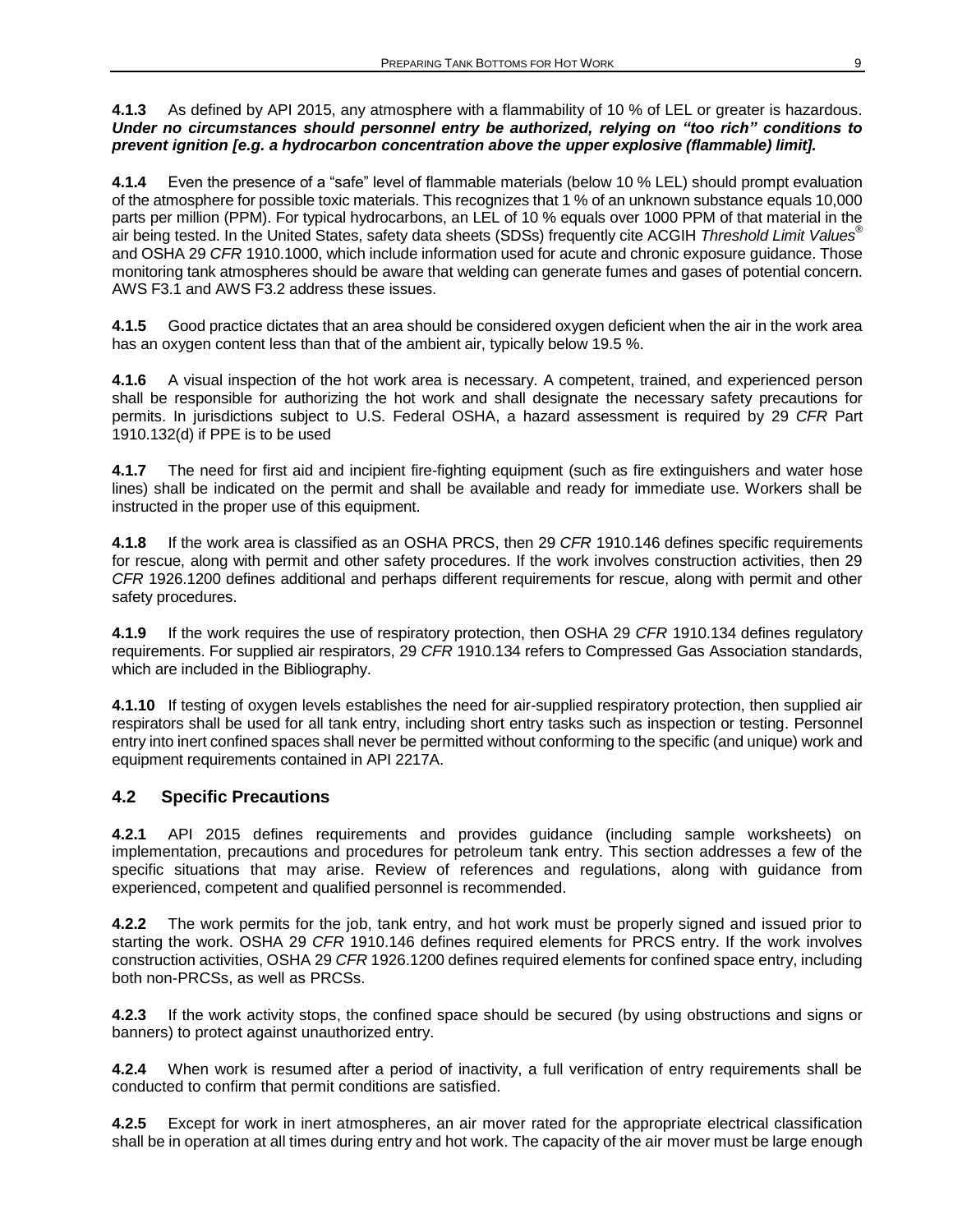to provide enough fresh air for workers inside the tank. API 2015 provides useful information specific to tank ventilation, and AWS F3.2 provides general information on ventilation for welding fumes.

**4.2.6** Lines and piping to and from the tank shall be isolated by disconnecting, blanking off, blinding, double blocking, and bleeding, or otherwise isolated and shall be locked or tagged and not disturbed during entry and hot work. OSHA 29 *CFR* 1910.147 addresses lockout/tagout requirements.

**4.2.7** Tank surfaces that are subject to hot work and have been in contact with leaded gasoline should be scraped down to bare metal. On each side of a line that might be heated excessively by welding or other operations, an area at least 12 in. (30 cm) wide should be scraped down to bare metal. Follow health and safety requirements governing exposure to organic lead while performing this task.

**4.2.8** As an alternative to scraping down to bare metal, welders shall use air-supplied respiratory equipment if the area described above is not scraped down to bare metal. Some toxic fumes (from lead residue and coatings) are not easily measured by atmospheric vapor testing. Even though frequent air-quality tests during the hot work indicate an otherwise safe atmosphere, it may also be necessary for other personnel in the tank to wear air-supplied respiratory equipment. (API 2015 discusses precautions for use where inorganic lead residue may be present.) Job planning should include possible environmental considerations.

**4.2.9** If tanks have preservative coatings, then special precautions are required, as defined in OSHA 29 *CFR* 1926.354 (see also API 2015 and API 2009).

**4.2.10** If abrasive blasting is used, the associated hazards shall be recognized and addressed.

- Potentially toxic particulates may be generated, in which case proper PPE shall be provided to protect workers. Abrasives containing high levels of free silica (generally >1 %) should not be used for abrasive blasting.
- Abrasive blasting may be considered by some employers to be a form of "hot work" and may be an ignition hazard.

**4.2.11** If carbon dioxide blasting is used, the associated hazards shall also be recognized, evaluated, and addressed, including, but not limited to, the following:

- carbon dioxide can displace oxygen, causing oxygen deficiency;
- high levels of carbon dioxide are biologically active, with an OSHA PEL of 5000 ppm (0.5 % volume);
- exposure to carbon dioxide streams can cause "freeze burn";
- atmospheric monitoring shall be included during hazard assessment and periodically thereafter;
- supplied air respirators may be necessary if tank ventilation does not control the air concentration of carbon dioxide below levels of concern.

**4.2.12** Grounding leads from the welding machine shall be attached directly to a bared surface on the shell of the tank on which hot work is to be performed. Welding leads shall be carefully inspected by a competent person for insulation abrasions, cuts, scuffs, or breaks, as any of these can cause shorting. Grounding of other equipment also shall be to the tank or to a verified grounding point, and *not* to the welding machine, to avoid the possibility of stray or back currents.

**4.2.13** Compressed-gas cylinders used for cutting operations shall be securely fastened in an upright position and kept outside the tank and at a safe distance from open manholes. When not in use, cutting torches and hoses must be shut off at the cylinder valves and kept outside the tank with the appropriate fire break.

**4.2.14** Compressed-gas supply hoses and hose connections shall be inspected for leaks by a competent person and replaced, if necessary, prior to being taken inside the tank. To prevent a possible flammable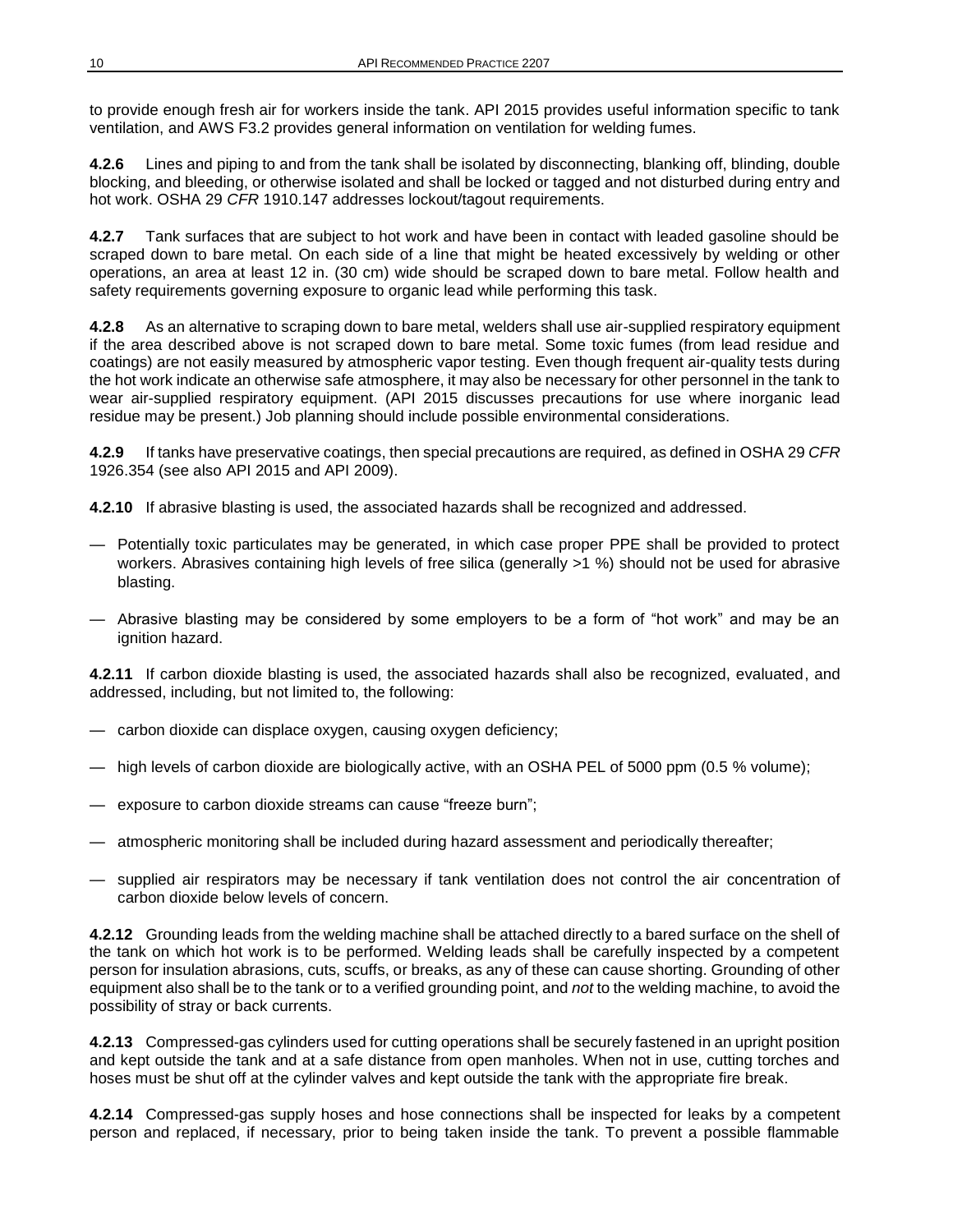mixture with air from forming in the tank, compressed-gas supply hoses must be protected from damage outside the tank and from burns, cuts, abrasions, breaks, or other damage inside the tank.

**4.2.15** While work is in progress, all work areas shall be monitored for oxygen deficiency and combustible and toxic atmospheres. Those trained persons (attendants) monitoring the work shall be alert to changes in conditions (both inside and outside the tank) that may affect workers. Should such changes occur, work shall be stopped and personnel withdrawn from the tank while investigating the cause of significant change from nonhazardous conditions (as defined in 4.1.3, 4.1.4, and 4.1.5).

**4.2.16** If the tank has been used to store sulfur-containing material (such as "sour" crude, asphalt, or bunker fuel), then there is possibility that pyrophoric iron sulfides have developed that can be a source of ignition. This is particularly true when the storage has been oxygen deficient (such as when inert gas blanketed). This hazard can be addressed by the tank being properly decontaminated and vapor freed as outlined in API 2015.

**4.2.17** If inspection of the tank metal surface identifies hydrogen blistering, then the proposed work warrants special review before conducting hot work in the area. The blisters themselves may represent a personnel hazard since they can contain hydrogen at very high pressure. Historically, equipment in contact with amines, hydrogen fluoride, or "sour" (hydrogen-sulfide-containing) materials has been susceptible to hydrogen blistering. This occurs more often in areas that have been welded. Evaluation by a qualified person (such as a metallurgist) should be included in a determination of whether it is safe to continue hot work (see API 2009.)

# **5 Inspection Procedures**

# **5.1 General Inspection Procedures**

Regardless of its suspected condition, the tank bottom must be inspected when repairs are planned and before work begins. Required entry and work permits shall be prepared and issued for these inspections. API conducts an individual certification program—"API 653 Aboveground Storage Tanks Inspector Certification Program"—to help identify qualified personnel.

# **5.2 Specific Inspection Procedures**

**5.2.1** Appropriately sized openings are sometimes made in the tank bottom by cold cutting or by drilling holes in each area where hot work is to be performed. The hole can be used with a detector to "sniff" through the hole for the presence of flammable materials or hydrogen sulfide. These openings facilitate visual inspection and freeing the space below the floor from gas, if necessary. When such openings are made, care must be taken to avoid a source of ignition that could result in a fire or explosion arising from flammable vapors or liquid that might be released from under the tank bottom. A coolant (typically water) shall be applied to the cutting edge of tools to cool materials during the cutting operation. The use of air-powered tools helps to eliminate worker electrical shock hazards and a possible source of electrical ignition. The use of open-type electric drilling machines (including battery-operated drills) is not recommended.

**5.2.2** If tank-bottom-to-shell repairs are to be made, care must be taken to remove any exterior insulation on the bottom of the tank shell that could be oil soaked; hot work conducted internally could cause oil-soaked insulation to ignite. Additionally, if torch hoses and leads are accidentally wrapped around a tank-shell-to-bottom area, welding from the inside can melt a hose or welding lead on the outside.

NOTE Before the insulation is removed, its type (such as asbestos) should be determined so appropriate work procedures are used and the insulation can be removed and disposed of properly in accordance with regulatory and facility mandates, including required documentation.

**5.2.3** In many cases, tank repair requires detailed engineering calculations and special inspections to obtain all of the information needed for the analysis. These shall be performed prior to starting repair work. Specific requirements for inspection and repair of tanks are addressed in detail in API 653. All mechanical aspects of repairs to "API tanks" should conform to that standard. Work on shop-built tanks is also addressed in STI SP031. Both API and STI standards require the services of qualified or certified inspection and repair personnel. There may be legal requirements in addition to industry standards and safety considerations.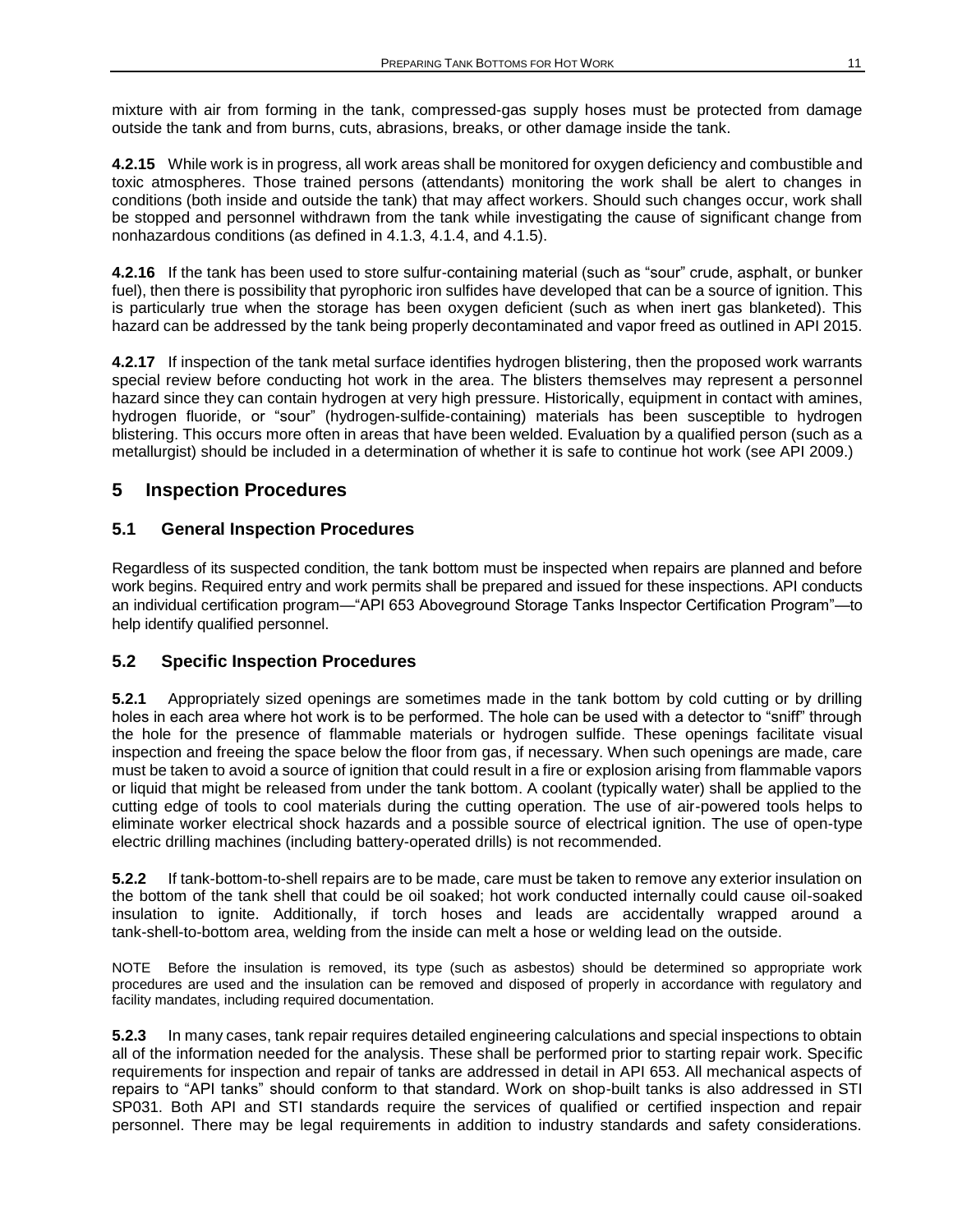Consultation with competent, qualified, or authorized persons is recommended and may be a legal requirement.

# **6 Work Procedures and Safety Precautions**

# **6.1 General**

**6.1.1** The work procedures adopted will depend on the condition of the tank bottom, the type and extent of the hot work repairs to be performed, and the results of the inspection. The safe work procedures described in 6.2 through 6.6 apply to those situations in which flammable liquids or vapors are known or suspected to be present. These procedures are not intended to cover all the different types of tank bottom or hot work repairs that may be required; however, they do describe a variety of situations in which these safety principles can be applied. Safe work procedures should be written and approved by a competent, trained, and experienced person. All affected workers shall be trained and familiar with the procedures.

**6.1.2** All applicable environmental requirements (air and water) should be identified prior to each repair to plan for and coordinate regulatory compliance throughout the work activity.

# **6.2 Minor Repairs**

Minor repairs usually involve welding corrosion pits and patches or other localized jobs, such as welding supports or braces. All welding or other hot work shall conform to hot work permit requirements. If the tank bottom is breached, a purging procedure such as the following may be used.

- a) Drill and tap a hole for a  $1/2$  in. (13 mm) pipe adjacent to the repair area, but no closer than 12 in. (30 cm) from any floor plate seam, floor attachment weld, existing floor patch, or the critical zone.
- b) Connect a supply of nitrogen, carbon dioxide, or other inert gas to the  $1/2$  in. (13 mm) tap, using metal tubing. A pressure control valve with a flow indicator should be used to prevent overpressuring the tank bottom. The gas pressure should be limited and not exceed the weight of the floor.
- c) Prior to beginning the hot work, establish a flow of inert gas under the tank bottom in the vicinity of any proposed welding to ensure that any flammable vapors have been swept away or diluted so that they cannot support combustion.
- d) When using inert gas, continuously monitor the work area to ensure that the tank ventilation keeps oxygen content equal to that in the atmosphere. Monitoring for potentially toxic chemical or hydrocarbon concentrations should continue.
- e) When welding has been completed in a localized area, stop the flow of inert gas, remove the tubing, and promptly repair the hole in accordance with API 653 before moving to another area. A 6 in. (152 mm) diameter patch plate installed and inspected per API 653 would be typical.

# **6.3 Major Repairs**

**6.3.1** When repairs involve a larger area of the tank bottom, a purging method to displace the flammable liquids beneath the tank shall be used. In prior years this was sometimes done with methods such as water flooding. While this may be technically possible, the following concerns are associated with flooding a tank foundation.

- a) There can be environmental risk associated with water flooding. A careful review should be conducted and disposal of water planned.
- b) Caution must be used because it is possible for a tank to float in as little as 3 in. (76 mm) of water. On tanks with cone up floors, particularly found on larger tanks, the tank could float before the water level reaches the top of the cone.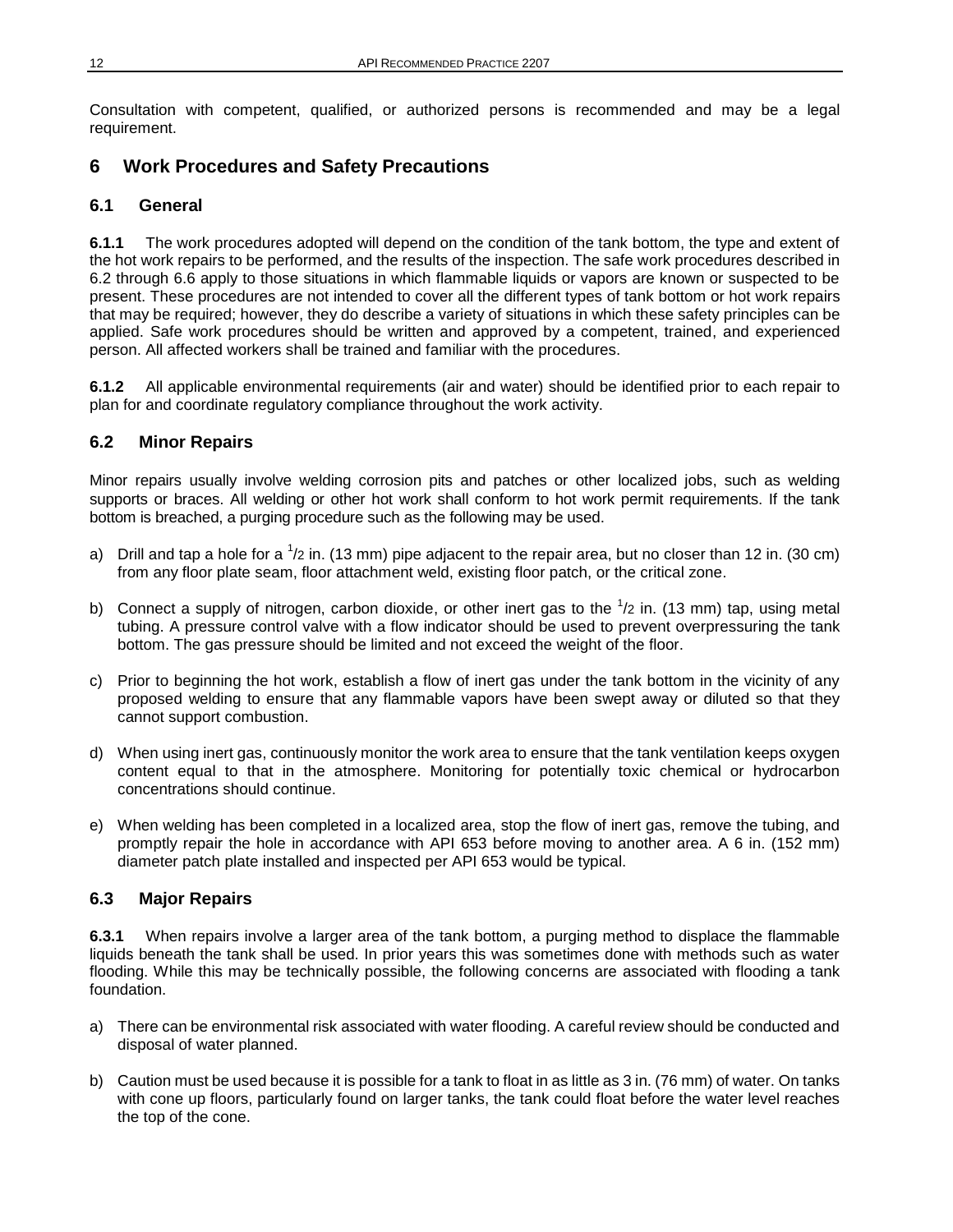**6.3.2** If, after thorough review, water flooding still appears to be appropriate, this may be done by performing the following steps.

- a) Construct an earthen dike higher than the highest floor plate in the tank around the tank's outer shell.
- b) At the highest points in the tank bottom, drill and tap holes for  $1/2$  in. (13 mm) pipe. These holes should be located to ensure that all flammable liquids or vapors under the tank will be displaced with water.
- c) Install pipe nipples to be used as vents and checkpoints. The height of the nipples should exceed that of the temporary earthen dike.
- d) Fill the space under the tank with water until seepage occurs at each nipple. Continue the flow of water to maintain a constant level within the dike to ensure that no voids develop under the tank
- e) Watch for leaks inside the tank and plug them as necessary to keep the tank bottom dry.
- f) When repairs are completed, empty the water from the dike to just below the nipples, plug the holes with a tapered pin or other device [see 6.2 e)], and backweld.

### **6.4 Perimeter Repairs**

Preparation for repairs around the perimeter of a tank bottom shall consider the following procedure.

- a) Excavate under the edge of the tank for a minimum of 12 in. (30.5 cm) beyond the point of any bottom work area. The excavation should be large enough for a person to work in safety and comfort while excavating and applying a liquid or vapor barrier. The area should be continuously monitored to ensure that the oxygen content is the same as the surrounding atmosphere. (*When there is deviation from normal oxygen content, persons should be withdrawn from the work area and the reason determined and corrected*.)
- b) Review the work area to determine if it is a PRCS, and if it is, comply with facility and regulatory requirements.
- c) Seal off all openings between the floor plates and the tank foundation by packing them with mud or some other suitable, noncorrosive material. The packing should be checked periodically to confirm continued sealing effectiveness. Walking on the tank bottom should be restricted to reduce distortion stresses to help the seal stay intact.
- d) Use a hydrocarbon detector or multi-meter to check the excavations and the seals between the floor plates and the foundation.
- e) Before issuing a permit to start hot work, and while work is in progress, monitor the surrounding area, including the excavations and the tank interior, for the presence of airborne concentrations of potentially harmful contaminants.
- f) Ventilate the excavation, if necessary, with a portable air blower (either air driven or rated for the proper electrical classification).

NOTE When the repairs are completed, excavations should be promptly and carefully refilled to prevent the possible failure of the tank foundation. See API 653 for further tank repair guidance.

### **6.5 Double-bottom Installation**

The following procedure may be used when constructing a tank double bottom:

— place sand or other spacing material, as required by the construction drawings, over the existing floor and install a new bottom by welding.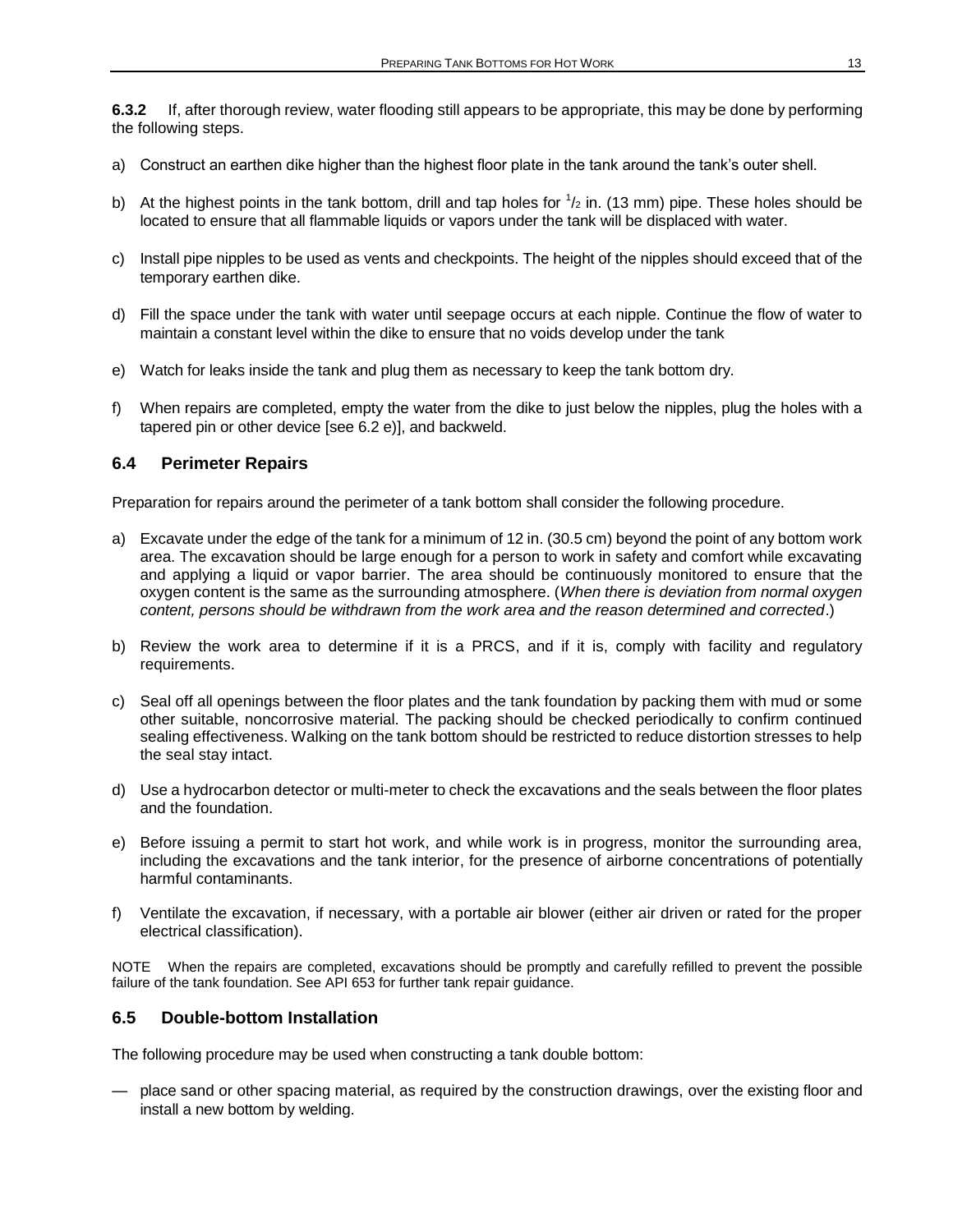NOTE If vapors in the flammable range were not present under the original tank bottom, hot work may be performed safely on the new tank bottom, provided atmospheric testing is performed and safe limits are maintained throughout the hot work. Even where the original tank bottom is resting on a foundation saturated with oil, hot work has been performed without incident when there was no possibility of oil penetrating the new sand barrier layer and coming into contact with the new bottom being welded. In particular, gasoline vapors may migrate through sand. Plug or patch holes in the old bottom, if possible.

### **6.6 Sectional Repairs**

**6.6.1** When sectional repairs are made on tank bottoms, continuously monitor the area for oxygen deficiency and combustible or toxic atmospheres.

**6.6.2** The following methods may be used when sectional repairs are made on tank bottoms.

- a) Using a hand- or air-operated tool, cold cut the tank bottom section to be replaced and remove it. A coolant shall be applied continuously to the cutting edge of the tool to remove heat generated by friction. High-pressure water jet cutting may provide another cold-cutting option.
- b) Remove the earth from under the section to be replaced. Fill the space with tamped sand. Seal the perimeter of the patch area with mud or some other noncorrosive, noncombustible material. Plastic sheeting may be used under the fill material to provide an additional barrier.
- c) When large sections of the bottom must be replaced and it is questionable whether the seal will be effective, it may be possible to maintain an inert area under the patch area while hot work is being performed. The area should be continuously monitored with an oxygen analyzer while work is being performed in and around any area with an inert atmosphere. See Section 4 regarding the potential need for use of respiratory protection, and see Annex A on inerting vessels.

# **7 Summary of Significant Safety Considerations**

**7.1** The following provides an overview of significant safety considerations when contemplating hot work on bottoms of petroleum tanks.

- The use of permits for all work, whether cold or hot, is good practice and should be mandatory by facility rules and may be required for legal compliance.
- All tank entry shall be considered PRCS entry until determined otherwise. A space may be declassified as a non-permit confined space or entry may occur under alternate procedures, depending on the potential hazards present.
- API certifies TESs as one method of identifying qualified personnel to review safety considerations.
- Entry into a confined space starts when any part of one's body breaks the plane of the opening into the space.
- The air inside the tank shall have the same oxygen content as the air outside the tank. If it does not, withdraw workers and determine the reason(s) for the discrepancy.
- Hazards when working inside tanks include, but are not limited to, physical hazards from slips, trips, and falls; electrical equipment; the condition of the tank itself (such as roof or legs); or residual materials in the tank.
- Heat can be a hazard and is a safety consideration in confined spaces, especially for personnel doing heavy work wearing PPE (especially including respirators), and in hot climates even when not using PPE.
- Extreme heat or extreme cold is a potential hazard.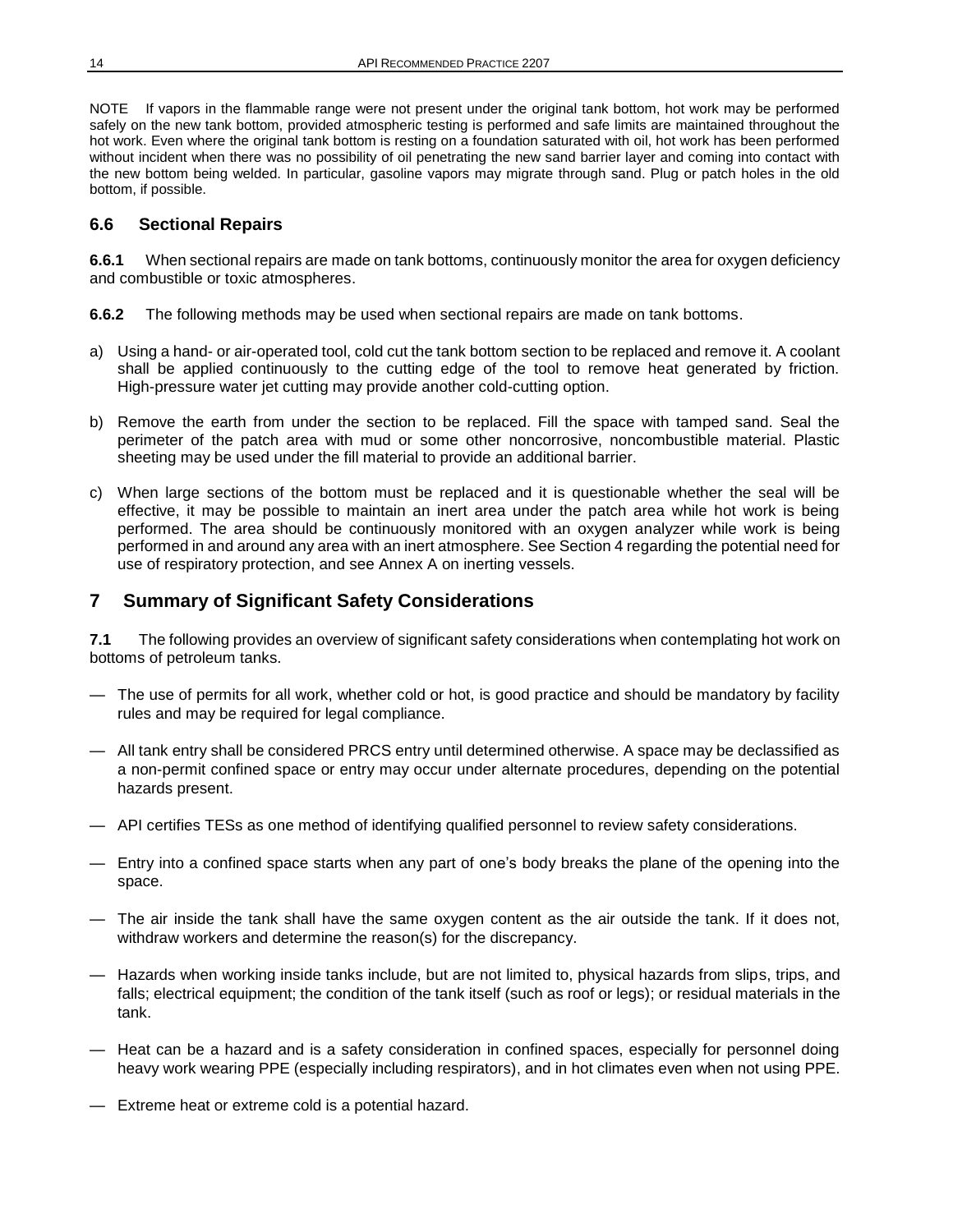- API 653 Certified Aboveground Storage Tank Inspectors or other qualified persons can identify physical hazards related to tank condition (and their equivalent may be required to evaluate the overall repair process).
- If the bottom of the tank is breached and needs repair, it shall be anticipated that there will be hydrocarbons present and that they may explode unless using proper procedures to keep the hot work ignition sources separate from the hydrocarbon fuel.
- Cold work is preferred over hot work if it will do the job properly.
- Air-driven equipment is preferred to eliminate potential electrical hazards.
- DO NOT use nitrogen or other inert gas to drive air tools used inside a tank.
- Work inside a tank is safe *ONLY* when the tank atmosphere is too lean to burn (this recommended practice specifies less than 10 % LEL) and *NEVER* safe when too rich (above the UEL). Air entering a "rich" atmosphere can make it flammable.
- Avoid work in an inert atmosphere; it requires special multiple source respirators and special PPE, specific personnel training, enhanced rescue capability, and the special safeguards described in API 2217A.
- Permits shall recognize the hazards of welding fumes and the need to protect all entrants.
- The use of air movers shall be in accordance with the requirements of API 2015.
- Special attention should be paid to the location of air movers to ensure that contaminated air is directed away from personnel and in accordance with environmental requirements. Air movers should be sealed to the opening and electrically grounded to provide a path for the dissipation of static charges caused by ventilation air movement.

**7.2** All personnel should be sensitive to changes in operating conditions and ask "why" something has changed and whether the change creates a hazard or increases risk.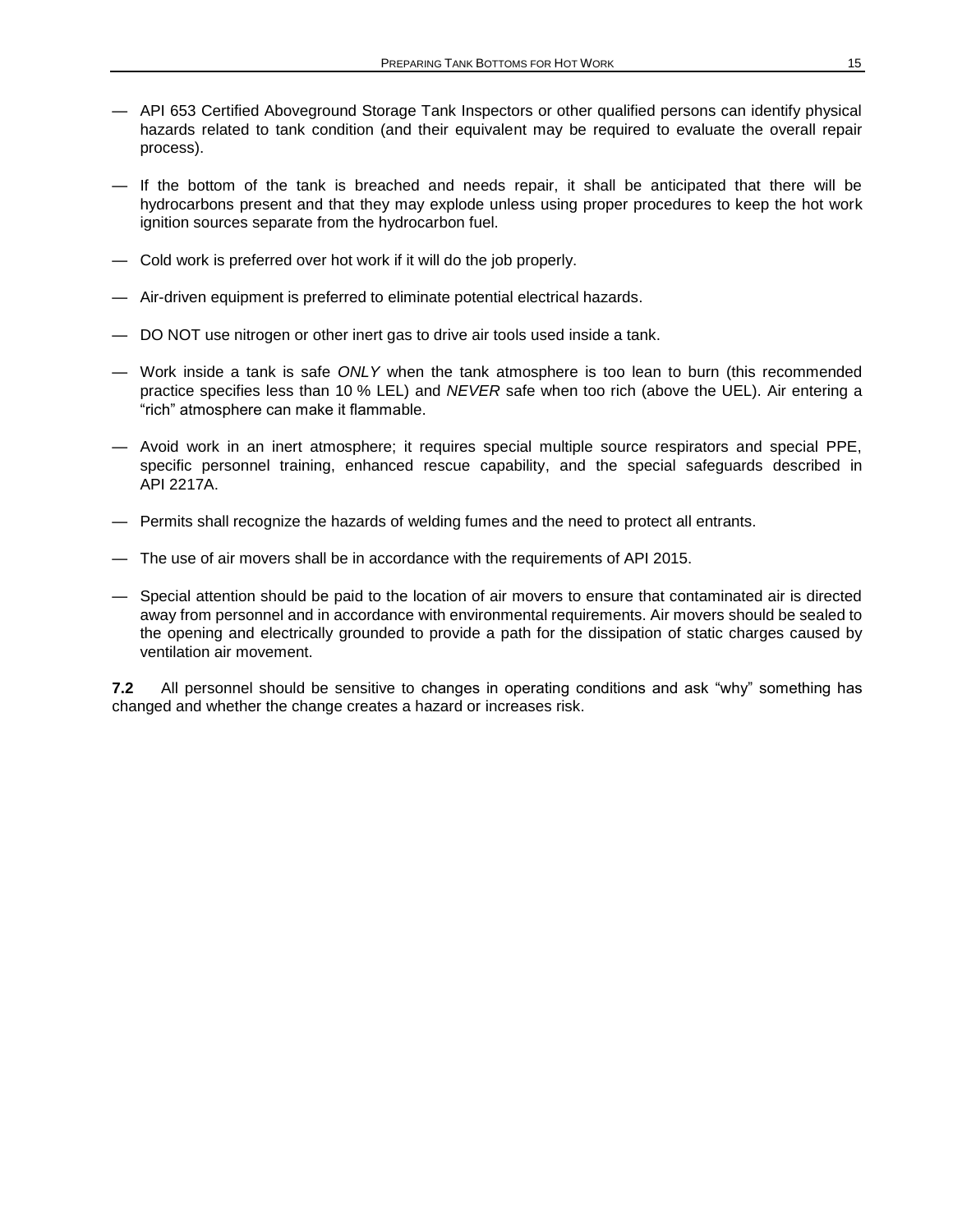# **Annex A**

(normative)

# **Inerting Vessels**

# **A.1 General Inerting Considerations**

**A.1.1** As indicated in 4.1.10, personnel entry into inert confined spaces shall never be permitted without conforming to the special work and equipment requirements contained in API 2217A. Non-entry personnel working in the vicinity of inert confined space work should be aware of the hazards and necessary precautions to prevent exposure to oxygen-deficient atmospheres. Work in inert atmospheres should be considered a "last option."

**A.1.2** Several broad issues deserve consideration if a tank, vessel, piping, or other workspace is to be inerted in preparation for hot work:

- a) recognition and control of personnel risks associated with potential exposure to oxygen deficiency hazards associated with inert gas for both entry and non-entry personnel,
- b) prevention of static electricity buildup and discharge;
- c) the relative weight of the inerting gas, as compared to air;
- d) recognizing that flammability meters do not function in oxygen-deficient atmospheres (below about 10 % oxygen), so a chemical analysis may be required;
- e) steam or inert gas should not be vented from vessels or piping in the vicinity of personnel or potential ignition sources.

# **A.2 Steam**

**A.2.1** Prevention of static electricity buildup and discharge is a major consideration when using steam as an inerting medium. Appropriate bonding and grounding is necessary.

**A.2.2** If steam is used as a means of displacing oxygen, every part of the vessel should be heated by the steam to a temperature of at least 170  $\degree$ F (77  $\degree$ C). This successful historic practice reduces the oxygen level and introduces a 40 % water vapor as a quenching medium. The temperature of the steam should not exceed the flash point of the material contained in the tank. The rate of steam supply into the tank must exceed the rate of condensation. This may be difficult on large tanks or during cold weather. Workers should recognize that there is still a possibility for pockets of air or vapors to be present. Steam and heat will work to vaporize and mechanically remove heavier hydrocarbons from the walls of the inerted vessel or tank.

**A.2.3** Visible discharge of steam from an opening is insufficient evidence that the atmosphere within is not explosive. A chemical analysis may be required and sampling should recognize that samples taken near the vessel opening may not represent all points in the vessel.

**A.2.4** If the temperature is cooled to atmospheric and airflow is used after steaming, then the process has become one of purging (which will be incomplete if all potential fuels have not been removed). Further testing should be conducted to ensure that the atmosphere in the vessel has not reentered the flammable range.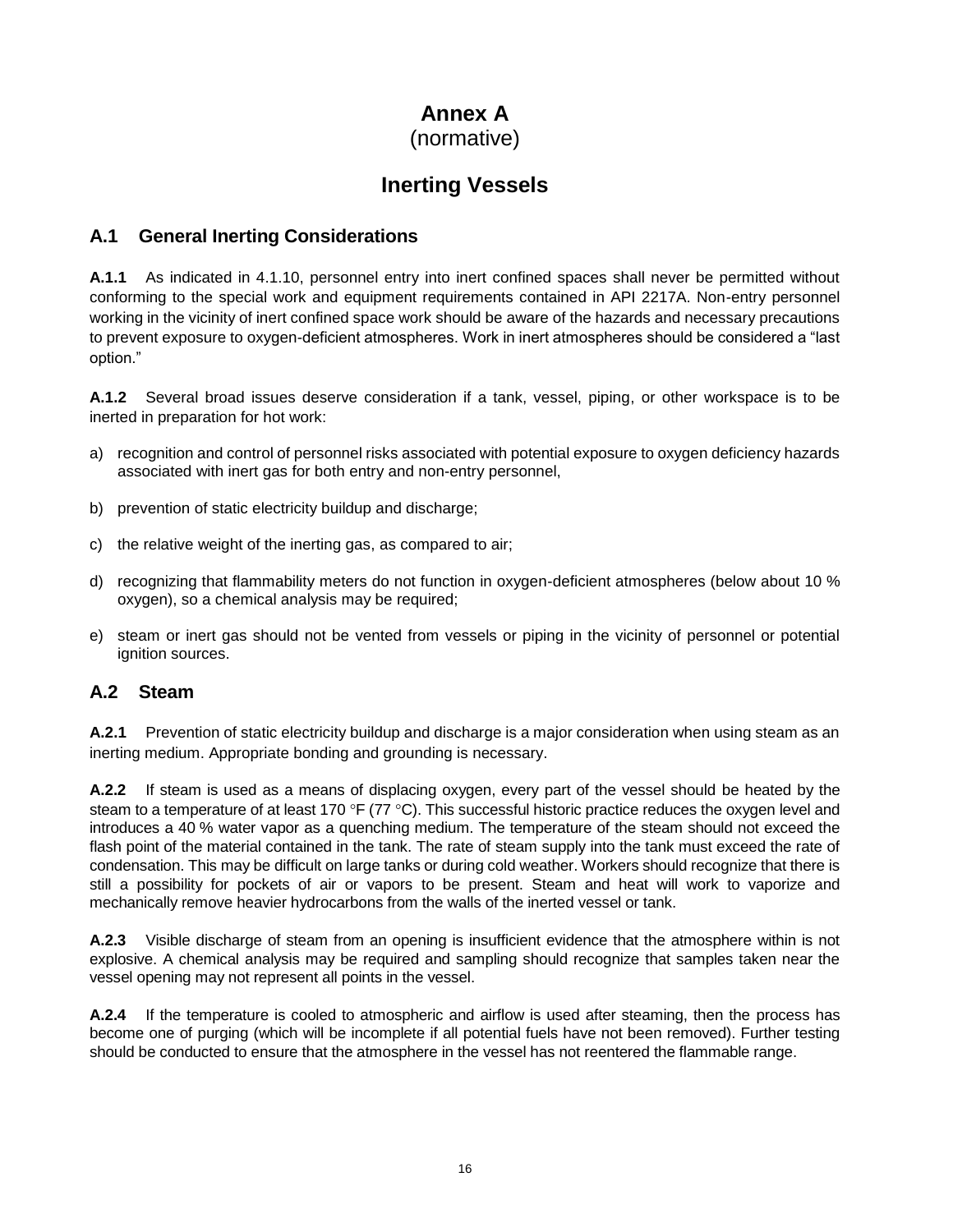# **A.3 Other Inert Gas**

If carbon dioxide, nitrogen, or another inert gas is used as the displacing medium, it shall be introduced so that the atmosphere in all parts of the vessel is completely displaced. Carbon dioxide gas should be introduced using a fixed-pipe system, electrically bonded to the container to avoid a buildup of static electricity or a static-charged cloud. In small vessels, subliming dry ice placed directly in the enclosed space may be a suitable source of carbon dioxide, which eliminates static electricity concerns.

# **A.4 Flammability vs Oxygen Content**

Even if the oxygen content has been reduced by inerting to less than 10 % oxygen by volume, it is not safe to assume that the vessel does not contain an ignitable mixture. The flammable component must be known (e.g. hydrogen's and carbon monoxide's limiting oxygen index is less than 10 %). More extensive data is available in Bureau of Mines Bulletin 627 and Bureau of Mines Bulletin 680.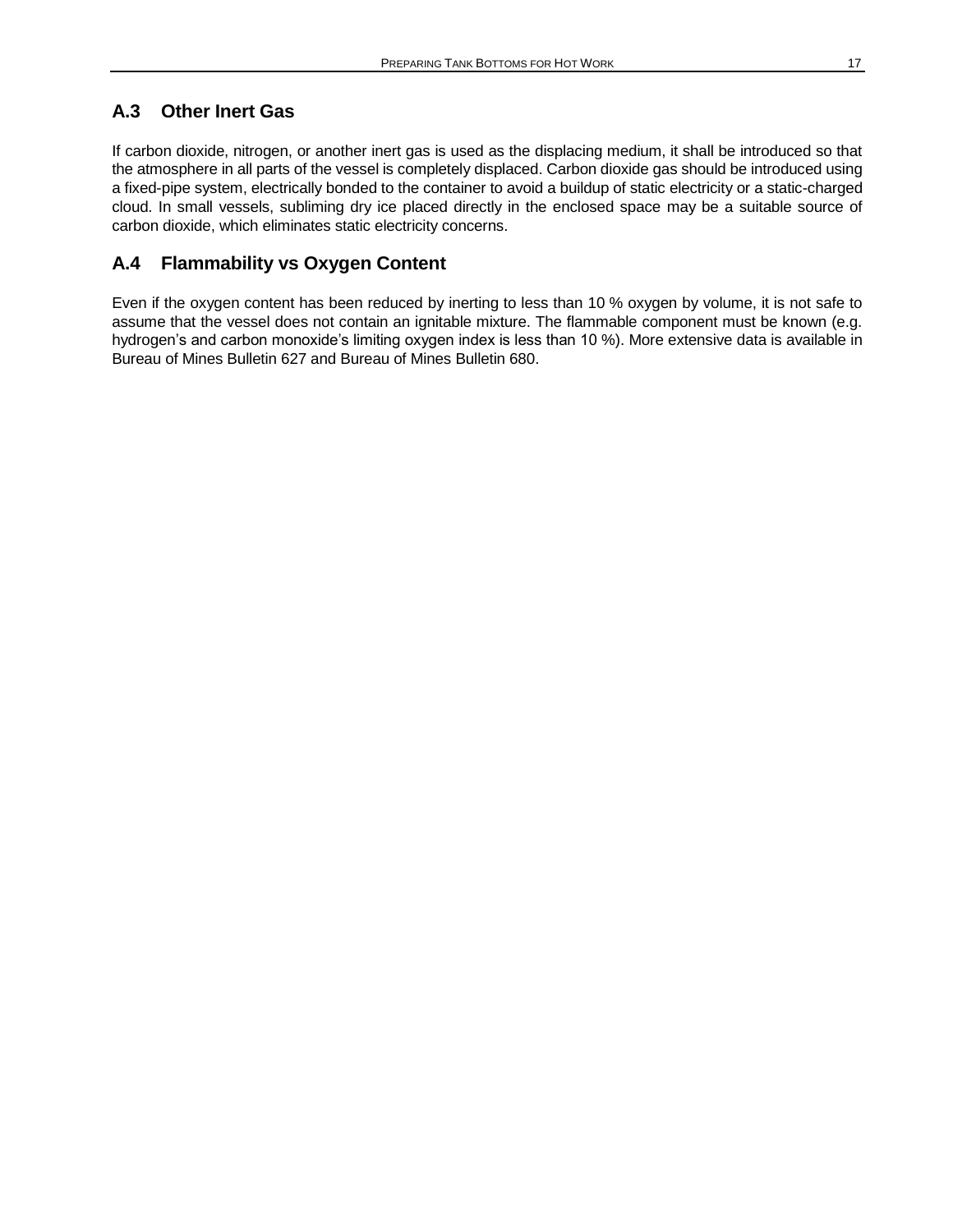# **Bibliography**

This Bibliography includes references that may not be specifically mentioned in the body of this recommended practice, but which may be relevant and potentially useful when establishing and reviewing programs, procedures, and safety processes. Normative References included in Section 2 are not repeated here.

- [1] API Recommended Practice 12R1, *Recommended Practice for Setting, Maintenance, Inspection, Operation and Repair of Tanks in Production Service*
- [2] API Recommended Practice 575, *Inspection Practices for Atmospheric and Low-pressure Storage Tanks*
- [3] API Recommended Practice 651, *Cathodic Protection of Aboveground Petroleum Storage Tanks*
- [4] API Recommended Practice 652, *Linings of Aboveground Petroleum Storage Tank Bottoms*
- [5] API Recommended Practice 2216, *Ignition Risk of Hydrocarbon Vapors by Hot Surfaces in the Open Air*
- [6] API Recommended Practice 2219, *Safe Operation of Vacuum Trucks Handling Flammable and Combustible in Petroleum Service*
- [7] API Standard 2610, *Design, Construction, Operation, Maintenance, and Inspection of Terminal & Tank Facilities*
- [8] AGA XK0101 <sup>8</sup> , *Purging Principles and Practice*
- [9] ANSI <sup>9</sup> /ASSE <sup>10</sup> Z117.1, *Safety Requirements for Entering Confined Spaces*
- [10] ANSI/ASSE Z244, *The Control of Hazardous Energy Lockout, Tagout and Alternative Methods*
- [11] ANSI/ACC<sup>11</sup> Z400.1, *Hazardous Industrial Chemicals*—Safety Data Sheets Preparation
- [12] ASTM F1449<sup>12</sup>, Standard Guide for Industrial Laundering of Flame, Thermal, and Arc Resistant Clothing
- [13] AWS F1.1<sup>13</sup>, Methods for Sampling Airborne Particulates Generated by Welding and Allied Processes
- [14] AWS F1.3, *Sampling Strategy Guide for Evaluating Contaminants in the Welding Environment*
- [15] AWS F4.1, *Safe Practices for the Preparation of Containers and Piping for Welding and Cutting*
- [16] AWS FSW, Fire Safety in Welding and Cutting (set of 25 pamphlets)
- [17] AWS CAWF, *Characterization of Arc Welding Fumes*
- [18] AWS SP, *Safe Practices*

NOTE In addition to the above, the American Welding Society has a series of 30 AWS Safety and Health Fact Sheets available for free download in the Publications section of their website at www.aws.org.

<sup>-&</sup>lt;br>8 American Gas Association, 400 N. Capitol Street, NW, Suite 450, Washington, DC 20001, www.aga.org.

<sup>9</sup> American National Standards Institute, 25 West 43rd Street, 4th Floor, New York, New York 10036, www.ansi.org.

<sup>10</sup> American Society of Safety Engineers, 520 N. Northwest Hwy, Park Ridge, Illinois 60068, www.asse.org.

<sup>11</sup> American Chemistry Council, 700 Second Street, NE Washington, DC 20002, www.americanchemistry.com.

<sup>&</sup>lt;sup>12</sup> American Society for Testing and Materials, 100 Barr Harbor Drive, West Conshohocken, Pennsylvania 19428-2959, www.astm.org.

<sup>&</sup>lt;sup>13</sup> American Welding Society, 8669 NW 36 Street, #130, Miami, Florida 33166-6672, www.aws.org.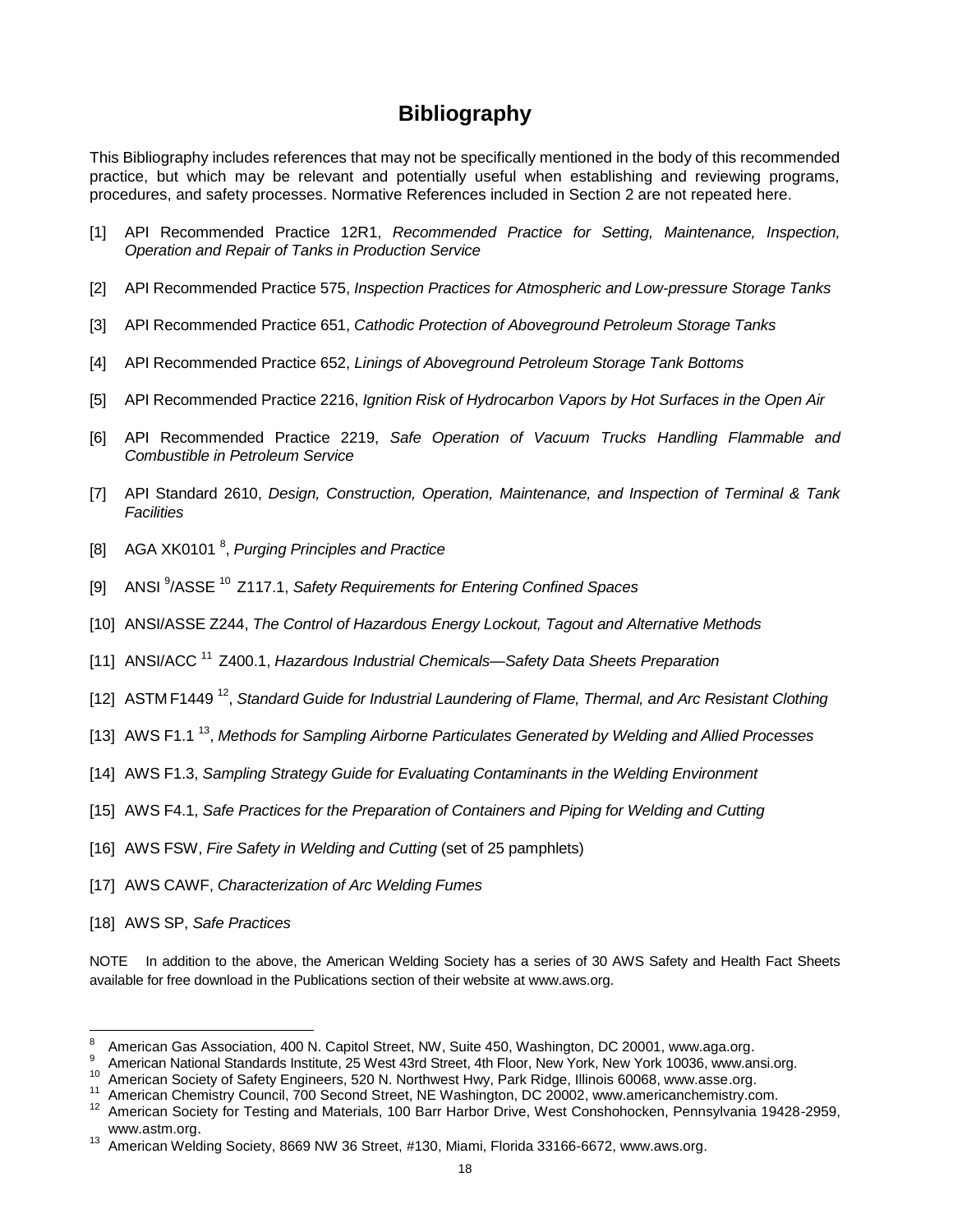- [19] Bureau of Mines Bulletin 627<sup>14</sup>, Flammability Characteristics of Combustible Gases and Vapors; Abstract AD701576
- [20] Bureau of Mines Bulletin 680, *Investigation of Fire and Explosion Accidents in the Chemical, Mining, and Fuel Related Industries—A Manual*; Abstract PB87113940
- [21] CGA G-7 15 , *Compressed Air for Human Respiration*
- [22] CGA G-7.1, *Commodity Specification for Air*
- [23] CGA SB-2, *Oxygen-Deficient Atmospheres*
- [24] CGA SB-15, *Managing Hazards in Confined Work Spaces During Maintenance, Construction and Similar Activities*
- [25] NFPA 10 <sup>16</sup> , *Standard Portable Fire Extinguishers*, 2007 Edition
- [26] NFPA 30, *Flammable and Combustible Liquids Code*, 2008 Edition
- [27] NFPA 70, *National Electrical Code*® , 2008 Edition

l

- [28] NFPA 325, *Guide to Fire Hazard Properties of Flammable Liquids, Gases, and Volatile Solids*
- [29] NFPA 704*, Standard System for the Identification of the Hazards of Materials for Emergency Response*, 2017 Edition
- [30] NIOSH Publication 2005-149 17 , *Pocket Guide to Chemical Hazards*, searchable online at https://www.cdc.gov/niosh/npg/
- [31] OSHA <sup>18</sup>, 29 *CFR* <sup>19</sup> Part 1910, *Subpart Q—Welding, Cutting, and Brazing, 1910.251—Definitions*
- [32] OSHA, 29 *CFR* Part 1926, *Subpart J—Welding and Cutting, 1926.350—Gas Welding and Cutting*
- [33] OSHA, 29 *CFR* Part 1926, *Subpart J—Welding and Cutting, 1926.354—Welding, Cutting, and Heating in Way of Preservative Coatings*

<sup>14</sup> U.S. Bureau of Mines (part of NIOSH/CDC), Pittsburgh Research Laboratory, P.O. Box 18070, Pittsburgh, Pennsylvania 15236, www.cdc.gov/niosh/mining.Bureau of Mines documents are available from the U.S. Department of Commerce National Technical Information Service (NTIS), 5301 Shawnee Road, Alexandria, Virginia 223121. NTIS abstract numbers can be used on the National Technical Reports Library (NTRL) website to locate products received from government organizations before 1990: https://ntrl.ntis.gov/NTRL/.

<sup>15</sup> Compressed Gas Association, 14501 George Carter Way, Suite 103, Chantilly, VA 20151, www.cganet.com.

<sup>&</sup>lt;sup>16</sup> National Fire Protection Association, 1 Batterymarch Park, Quincy, Massachusetts 02169-7471, www.nfpa.org.

<sup>&</sup>lt;sup>17</sup> National Institute for Occupational Safety and Health, Centers for Disease Control and Prevention (CDC), NIOSH/CDC, Education and Information Division, 4676 Columbia Parkway, Cincinnati, Ohio 45226, www.cdc.gov/niosh.

<sup>&</sup>lt;sup>18</sup> U.S. Department of Labor, Occupational Safety and Health Administration, 200 Constitution Avenue NW, Washington, DC 20210, www.osha.gov.

<sup>19</sup> The *Code of Federal Regulations* (*CFR*) is available from the U.S. Government Printing Office, Washington, DC 20402, www.gpo.gov.